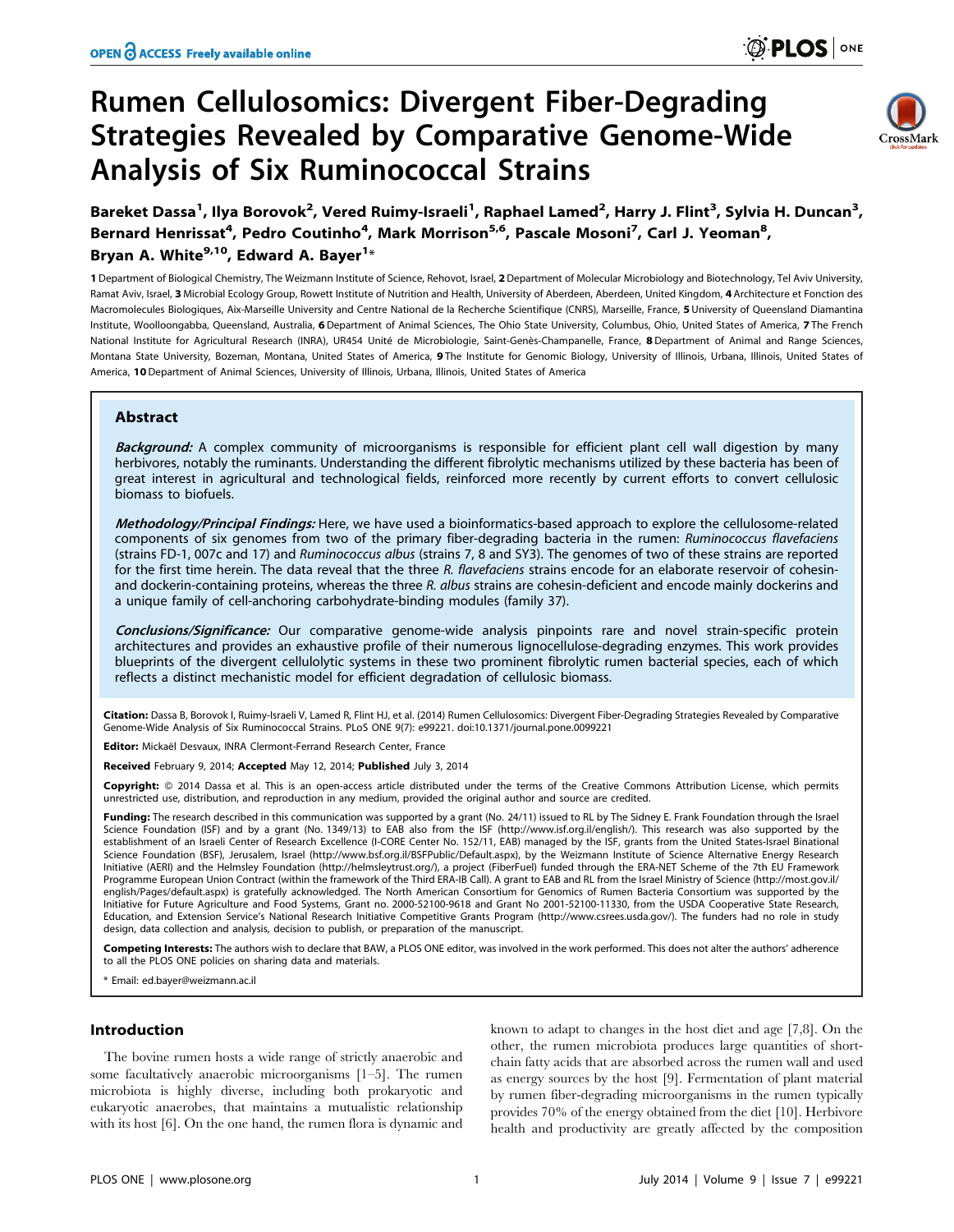and activity of the rumen microbiota and, in particular, by fiberdegrading species. Relatively few rumen bacteria have been identified as primary degraders of plant fiber, but cellulolytic Ruminococcus and Fibrobacter species clearly play an important role [11,12]. Knowledge of the fibrolytic mechanisms employed by these specific rumen bacteria is of great importance for manipulation of animal diet and for improvement of its performance. Moreover, insights in this field may lead to biotechnological applications related to biofuel production.

Two cellulolytic Firmicutes bacteria, Ruminococcus flavefaciens and Ruminococcus albus, and the gram-negative Fibrobacter succinogenes are important and culturable cellulose-degrading agents in the rumen [2]. These three species are able to adhere and grow on cellulosic polysaccharides as their primary carbon and energy sources and in doing so breakdown plant cell wall material [13].

Efficient degradation of plant cell-wall polysaccharides by some anaerobic bacteria is achieved by a multienzyme complex specialized in cellulose degradation, known as the cellulosome, which has been best studied in *Clostridium thermocellum* [14–19]. The cellulosome is a molecular platform that assembles a multiplicity of carbohydrate-degrading enzymes, i.e., glycoside hydrolases (GHs), polysaccharide lyases (PLs) and carbohydrate esterases (CEs). These are degradative enzymes, such as endoglucanases, cellobiohydrolases, xylanases, etc., which attack heterogeneous, insoluble cellulosic substrates in a synergistic manner [18,20–22]. Unlike other (notably aerobic) bacteria and fungi, these enzymes are not freely diffusible, because they contain a dockerin module that mediates their integration into the major cellulosome structural subunits, termed scaffoldins. The dockerin strongly interacts with multiple copies of cohesin modules located on the scaffoldins via a high-affinity protein-protein interaction [23–27]. In C. thermocellum, the scaffoldin also contains a carbohydrate-binding module (CBM) that binds the cellulosome complex to the plant cell wall substrate [28–31]. Thus, dockerin-containing enzymes are incorporated into scaffoldin-borne cohesins, and a CBM-bearing scaffoldin targets the assembly to the carbohydrate substrate. Moreover, the C. thermocellum cellulosomes are attached to the bacterial cell surface by virtue of an S-layer homology (SLH) domain [32].

One of the most elaborate cellulosomal architectures was recently discovered in  $R$ . flavefaciens through extensive study of its genome sequence and transcriptome [33,34]. R. flavefaciens codes for more than a dozen cohesin-containing proteins that may interact with an unprecedented number  $(\sim 220)$  of dockerincontaining proteins. These early studies on the cellulosome of this bacterium established new features that deviate from those of the canonical C. thermocellum cellulosome. In R. flavefaciens, the ScaC protein bears both a cohesin and a dockerin module and serves as an ''adaptor'' scaffoldin [35]. Additionally, the cellulosome is attached to the bacterial cell surface in an unconventional manner, whereby a singular type of scaffoldin, ScaE, is covalently fastened to the cell-wall envelope via proteolytic cleavage and transfer by sortase-mediated attachment [36]. Previous analysis of R. flavefaciens dockerins [34] has served to classify the dockerins into at least six major groups, according to their conserved sequence profiles, and demonstrated the modular nature of the enzymes and their association to the other non-catalytic proteins. The characteristics of the cohesin-containing proteins and additional elements have yet to be described in detail.

In contrast to the elaborate cellulosome evident in  $R$ . flavefaciens, the system of  $R$ . albus remains puzzling. Despite the fact that  $R$ . albus produces an array of dockerin-bearing proteins [37], no genes encoding cohesin-containing proteins have been determined, and the presence of a defined cellulosome is thus in question. In previous work, several of its dockerin-containing endoglucanases were indeed characterized [38,39]. R. albus is also known to adhere tightly to cellulose and appears to utilize several types of cellulose-adhesion mechanisms for this purpose, such as Pil proteins [40–43] and an exopolysaccharide glycocalyx [44–47]. Surprisingly, the major Cel48 exoglucanase that commonly characterizes cellulosomes in other bacterial species was found to bear a distinctive type of CBM rather than a dockerin at its C terminus [48]. This family 37 CBM was found to bind to numerous types of polysaccharides and was identified in several enzymes with catalytic modules such as GHs, PLs and CEs [49,50]. Subsequent studies indicated that R. albus utilizes CBM37s to mediate bacterial cell surface attachment [51]. Moreover, CBM37 was shown to be exposed at the cell surface of R. albus 20 by Rakotoarivonina [50], who proposed that the adhesion and fibrolytic systems of R. albus are linked.

The recent availability of genomic data of R. flavefaciens and R. albus strains has enabled us to unravel the blueprint of the cellulolytic systems of ruminococci and to compare their alternative fiber-degrading strategies. Comparative genome-wide analysis has allowed the identification of structural elements of each cellulosome, such as scaffoldins and CBMs, and to assess the profile of dockerin-containing proteins and carbohydrate-degrading enzymes in each strain. This work provides a framework for the cellulose-degrading systems of these two ruminococcal species, thereby demonstrating both core elements and novel strainspecific enzymes, which would either assemble into a multienzyme cellulosome or comprise an array of cell-bound carbohydrate-active enzymes and associated proteins for  $R$ . flavefaciens and R. albus, respectively.

#### Results

#### Six available Ruminococcus genomes

The ability of cellulolytic bacteria to degrade plant cell-wall carbohydrates is encoded in their genomes. In this work, we explored the genomes of three strains each of Ruminococcus flavefaciens (FD-1, 17 and 007c) and Ruminococcus albus (7, 8 and SY3). Using a comparative bioinformatics approach, we identified their putative cellulolytic enzymes and, particularly for these two ruminococcal species, their cellulosome-related components (Fig. 1 and Table 1). Two new genomes, R. flavefaciens 007c and R. albus SY3, were sequenced and submitted to GenBank (see relevant sections in Materials and Methods). Although each of the six genomes was derived from bacteria obtained from a different cow and isolated at different geographical locations and time periods, it has been established that various species and strains coexist at the same time in the rumen of a given host organism [52,53]. In an attempt to profile the cellulose-degrading strategy of each bacterium, each genome was examined in this work to identify homologs of the primary building blocks of the cellulosome, namely cohesin-containing proteins and dockerin-containing proteins, together with CBMs. We further applied various sequence analysis methods to identify and analyze the presence of known carbohydrate-active enzymes (CAZymes, [54], i.e., GHs, PLs and CEs) as detailed below. The following analyses were based on draft genome sequences (except for R. albus 7), showing an adequate level of genome coverage (see Materials and Methods), yet may include sequence gaps which restrict some of the information.

# Multiple architectures of cohesin-bearing scaffoldins in R. flavefaciens strains

We identified numerous cohesin-containing proteins in all three R. flavefaciens strains. Specifically, 17, 11 and 10 scaffoldin subunits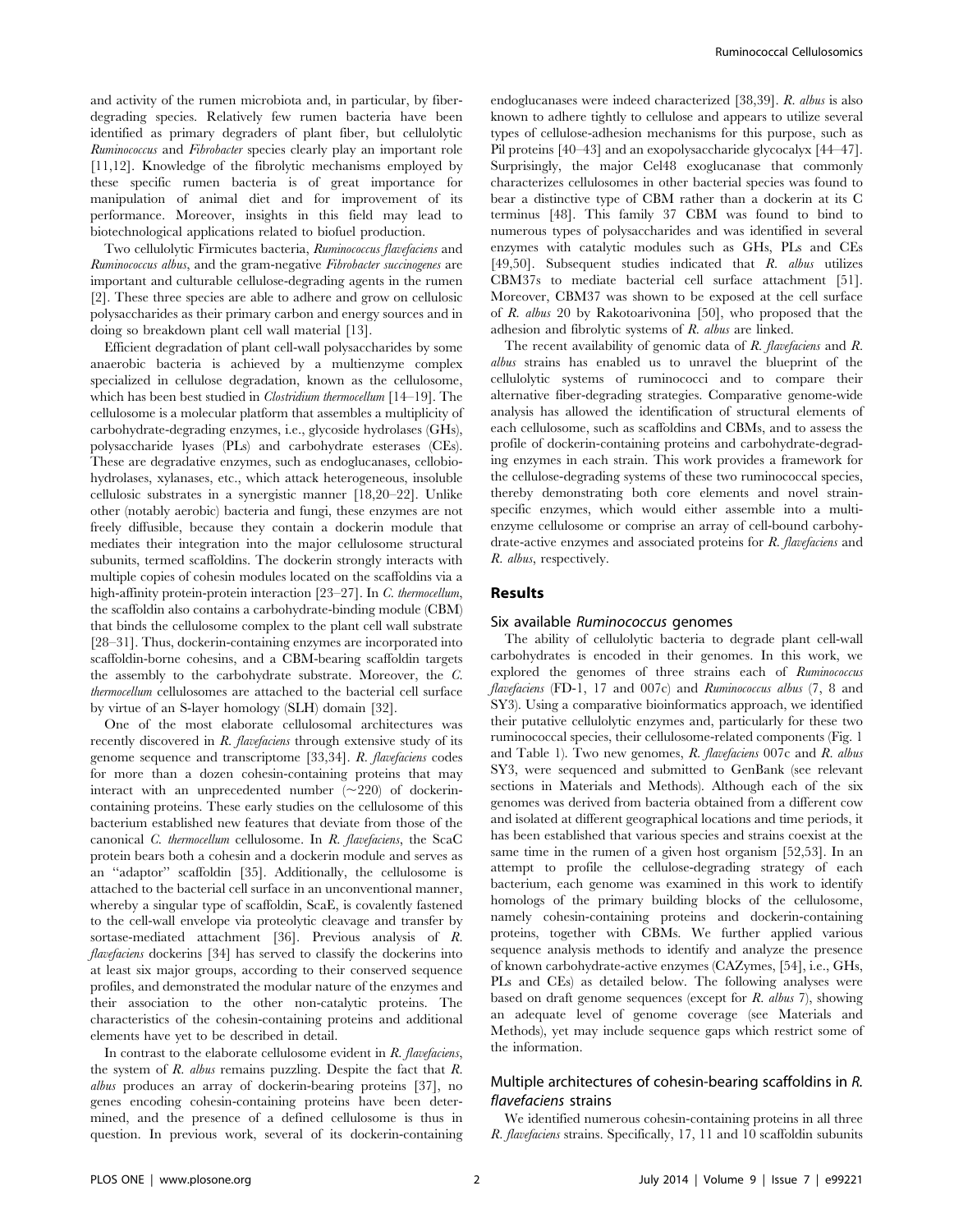



Figure 1. Blueprints of the cellulosome-related proteins in the designated strains of (A) R. flavefaciens and (B) R. albus, studied in this work. Schematic representation of scaffoldins, cohesin- and dockerin-containing proteins, which were identified in the genomes of each strain in this work. Numbers indicated the copy number of each type of protein architecture, identified in the designated strain. Legend of pictograms is shown in Panel B. See text for details. doi:10.1371/journal.pone.0099221.g001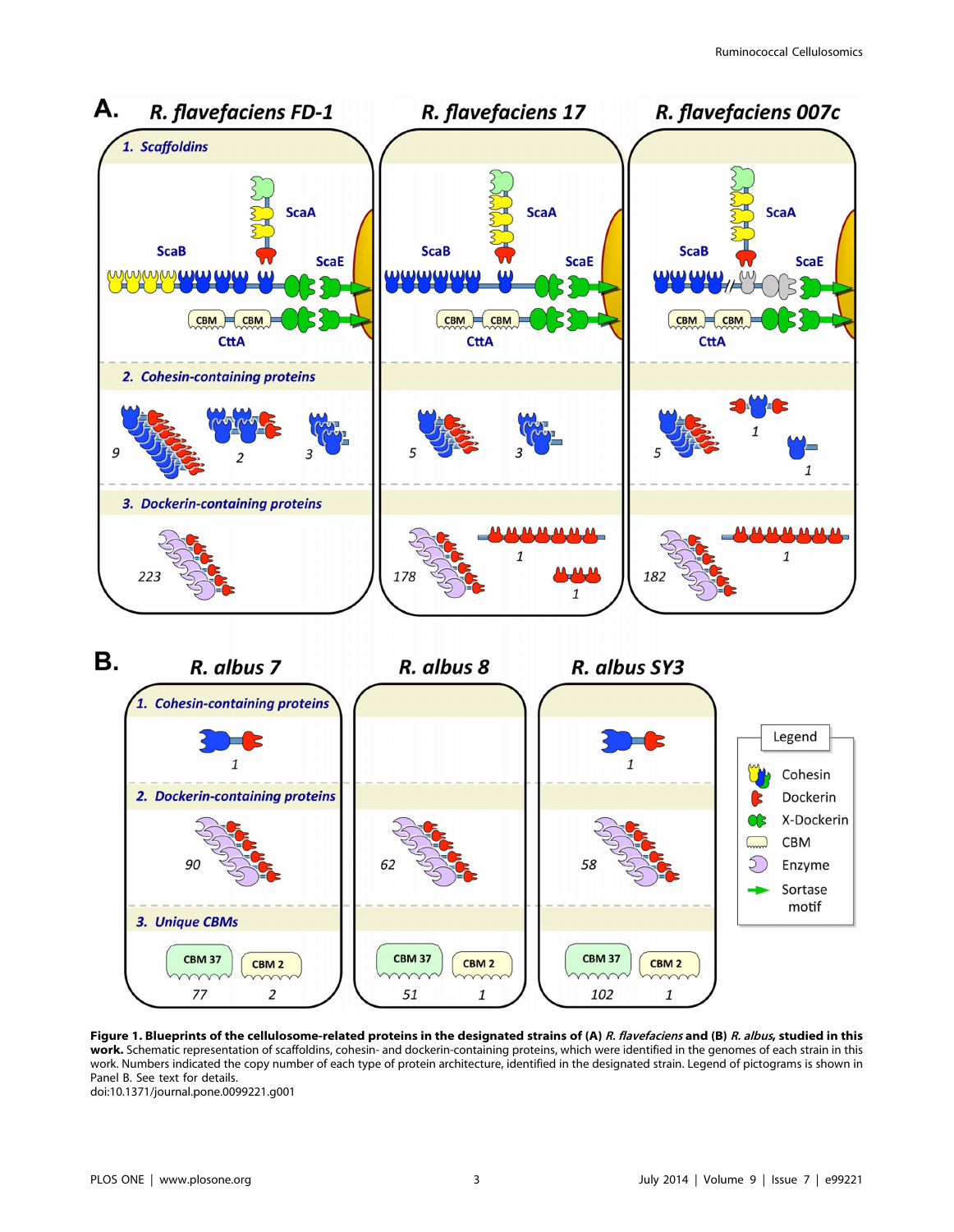|                                                                                                     | Cohesin-containing |                             | Dockerin-containing | CAZymes        |     |               |                | Multifunctional proteins | <b>CBMs</b>  |       |
|-----------------------------------------------------------------------------------------------------|--------------------|-----------------------------|---------------------|----------------|-----|---------------|----------------|--------------------------|--------------|-------|
| Cellulosome-producing bacteria                                                                      | proteins           | modules proteins<br>Cohesin |                     | Ğ              | PLS | CES           | <b>Total</b>   | Novel <sup>a</sup>       | <b>Total</b> | CBM37 |
| R. flavefaciens FD-1                                                                                |                    | 27                          | 223                 | $\overline{0}$ | 77  | 50            | 23             | ₫                        | G3           |       |
| R. flavefaciens 17                                                                                  |                    |                             | 180                 | 96             | 4   | 23            | $\overline{0}$ |                          | 52           |       |
| R. flavefaciens 007c                                                                                |                    | ڡ                           | 183                 | 95             |     | 23            |                |                          | ភ            |       |
| R. albus 7                                                                                          |                    |                             | $\overline{6}$      | 97             |     | $\frac{8}{2}$ | $\infty$       |                          | 129          | 77    |
| R. albus 8                                                                                          |                    |                             | 62                  | $\overline{6}$ | ڡ   | $\frac{8}{2}$ |                |                          | 88           | 꼬     |
| R. albus SY3                                                                                        |                    |                             | 58                  | 104            |     | $\frac{8}{2}$ |                |                          | 155          | 102   |
| <sup>a</sup> Strain-specific proteins, see Tables 4 and 5.<br>doi:10.1371/journal.pone.0099221.t001 |                    |                             |                     |                |     |               |                |                          |              |       |

were detected in strains FD-1, 17 and 007c, respectively (Table 1 and Fig. 1A). R. flavefaciens cellulosomes contain a unique spectrum of type-III cohesin modules [36,55,56], which are different than the type-I and type-II cohesins found in C. thermocellum and other cellulosome-producing clostridia. Type-III cohesin-containing proteins can be further catalogued into four functional groups according to their architecture:

- (i) As demonstrated in earlier publications for strains 17 and FD-1, ScaA and ScaB serve as major scaffoldin subunits with multiple non-identical repeats of cohesin modules (Fig. 1A.1). ScaA harbors a unique type of C-terminal dockerin and ScaB contains a C-terminal X-dockerin (XDoc) modular dyad [56]. Notably, the composition of the major cohesins in the ScaB scaffoldin is different between the FD-1 strain (which contains two subtypes of cohesins on the same scaffoldin) and the 17 strain (in which all cohesins are of the same subtype) [57]. In addition, the number of cohesin repeats in ScaB varies between the R. flavefaciens strains, whereby strain 17 contains 7 cohesin repeats and strain FD-1 contains 9 repeats. ScaB of strain 007c contains at least 4 cohesins, but since its ORF (EWM54563) is located near the end of a contig in the draft genome, its C-terminus sequence is incomplete by definition (no stop codon was observed). Moreover, the presence of an XDoc modular pair in this strain can thus not be verified at this time. Yet it is clear that its sequenced cohesins are of the ScaA variety that resemble those of strain 17 as opposed to cohesins 1–4 of the FD-1 ScaB. We therefore presume that the 007c ScaB bears a single subtype of cohesin, the exact number of which is currently unknown.
- (ii) ScaE-like proteins (Fig. 1A.1) were identified in all three genomes. As shown for strains 17 and FD-1 in previous works, this type of scaffoldin has an important anchoring function, due to its ability to anchor the ScaB and CttA proteins [58] and to the presence of a C-terminal sortase sequence, which is involved in the attachment of the cellulosome to the bacterial cell surface [36]. In turn, CttA attaches to cellulose through its two CBMs, and the bacterial cell itself is thus attached to the substrate through this mechanism [58].
- (iii) The current work has revealed a third group of proteins (5–11 copies, according to the strain), characterized by a bi-modular theme, which includes both a single cohesin module and a single dockerin in the same polypeptide (Fig. 1A.2). As shown previously for ScaC in strain 17 [35], this type of protein may serve as an adaptor protein to regulate binding of either particular scaffoldins and/or enzymes into cellulosome complexes, thereby altering the repertoire of cellulosome content. Interestingly, this study indicates that R. flavefaciens FD-1 exclusively contains a second potential variation of this theme, in the form of two proteins that bear a C-terminal dockerin with two cohesins instead of one.
- $(iv)$  In addition, we identified several scaffoldins  $(1-3$  copies per strain) in the present research that bear a single cohesin module, which is  $>90\%$  similar between strains 17 and 007c and  $\sim 60\%$  similar between strains FD-1 and 007c. These cohesins lack a dockerin module but are fused to a protein region whose function is as yet unknown (Fig. 1A.2).

In order to evaluate the sequence relatedness among the cohesins from the different  $R$ . flavefaciens strains, we constructed a

Table 1. Overview of key cellulosomal components identified in this work.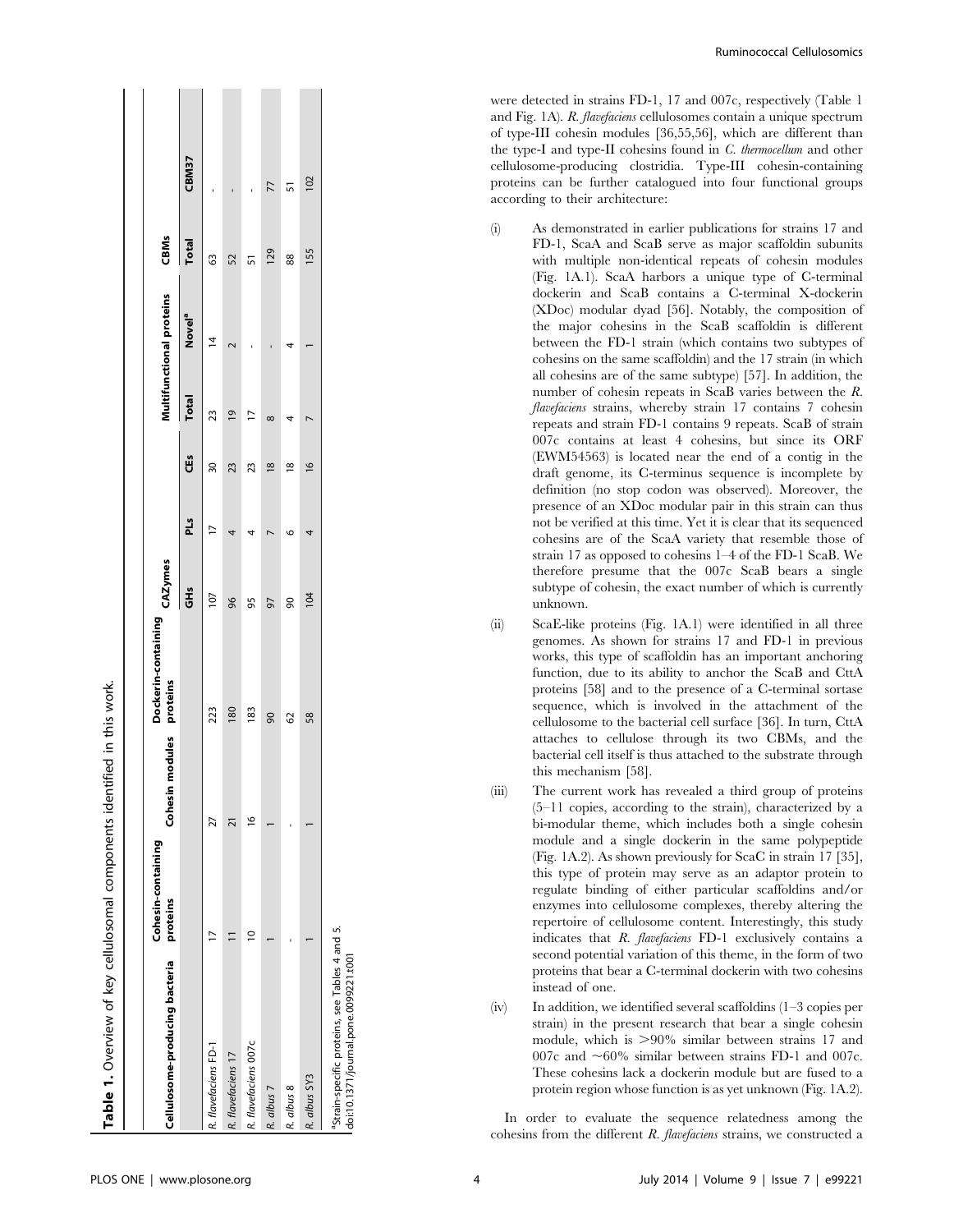phylogenetic tree (Fig. 2). The tree includes established cohesin sequences, some of which were previously investigated experimentally in strain FD-1 (i.e., ScaA, ScaB, ScaC and ScaE) as well as a variety of putative cohesins (see Table S1). Many of the latter cohesins are found only in strain FD-1 (e.g., ScaJ, ScaK, ScaL, ScaM, ScaO and ScaP) as well as additional ORFs present in all three strains. Whether or not these protein modules constitute authentic cohesins remains an open question to be solved experimentally in the future.

The cohesins of the scaffoldins expressed by the different genes of the sca gene cluster, i.e., scaC, scaA, scaB and scaE (according to their order on the genome) are in general conserved among the strains according to previous findings ([57]). Thus, the ScaA cohesins of the three strains all appeared on the same branch. As anticipated, the first four ScaB cohesins of the FD-1 strain also coclustered with the ScaA cohesins. The other ScaB cohesins (i.e., the last five ScaB cohesins of the FD-1 strain and all of the cohesins from strains 17 and 007c) co-clustered on a separate branch. Similarly, the ScaE cohesins co-cluster on a separate branch of the phylogenetic tree.

Many of the analogous scaffoldin sequences of strains 17 and 007c are remarkably similar and generally differ from their counterparts in strain FD-1. These include the cohesins of ScaG and ScaI as well as the cohesin sequence homologues of ScaC, ScaA, ScaB and ScaE. In contrast, the protein sequences of the ScaF cohesin are identical in all three strains. In addition, strains 17 and 007c contain an additional ScaF-like cohesin that differs somewhat from the ScaF cohesin. Strain FD-1 lacks the second ScaF-like cohesin.

Intriguingly, despite the near identity among most of the homologous cohesins of strains 17 and 007c, the ScaC cohesin in all three  $R$ . *flavefaciens* strains are conspicuously different in their sequences, thus reinforcing the notion that they may be used as a marker of the parent strain.

#### Exceptional features of R. flavefaciens dockerins

We identified an unusually large and diverse pool of dockerincontaining proteins in all R. flavefaciens strains, compared with other cellulosome-containing species of Clostridiales, which ranges between 180 and 223 proteins (Table 1; 223, 180 and 183 dockerin-containing proteins in strains FD-1, 17 and 007c, respectively). These proteins bear a signal peptide, suggesting that they are secreted from the bacterium, and are often composed of cellulose-degrading catalytic modules as well as putative proteases, serpins, leucine-rich repeats and other unknown conserved protein modules as described earlier for strain FD-1 [34].We extensively explored the sequence conservation of each dockerin-containing protein, and identified its catalytic modules according to the CAZy database (see Materials and Methods). We profiled all modules of known GHs, PLs and CEs and classified them into family types, for both dockerin-containing proteins (Table 2) and other noncellulosomal proteins (Table 3). Another group of dockerincontaining proteins contain non-catalytic modules, such as CBMs and domains of unknown function [34]. Of note are the catalytic modules that are unique to  $R$ . flavefaciens and absent in  $R$ . albus, such as GH families 18, 24, 42 and 97; CE families 13 and 15; and CBM families 32 and 63.

Table 4 describes a group of dockerin-containing enzymes that contains more than one type of catalytic module on the same polypeptide chain. R. flavefaciens codes for a relatively large number of such ''multifunctional enzymes''. One of the dominant modules is GH43, which has been recently shown to be abundant in the rumen in metagenomic studies [59,60] and is one of the more abundant GH enzyme families in the genomes of common hemicellulolyic rumen bacteria [61,62]. The GH43 family exhibits broad substrate specificity and promiscuous characteristics [61,63]. It is clear that strains 17 and 007c share numerous protein architectures, many of which are different from those of strain FD-1. This observation may indeed reflect the relatedness between strains 17 and 007c and their distinction from strain FD-1.

Compared with other rumen bacteria we noted a group of exclusive enzymes, which are unique to the  $R$ . flavefaciens strains and are absent or underrepresented in the genomes of R. albus strains and other fibrolytic rumen species, e.g., Fibrobacter  $succinogenesis$  subsp. succinogenes S85. These include  $\beta$ -galactosidases (GH42), a-glucosidases (GH97), xylanases (GH11) and proteins with an unusual number of PLs from family 11 (Table 2).

The conserved sequence pattern of R. flavefaciens FD-1 dockerins was examined previously [33,34], and the data supported the classification of all dockerins in that genome into six major groups. Subtypes of dockerins with unique features were described, that included atypical lengths of the second calcium-binding repeat, different sequence insertions and different linkers within the dockerin module. When comparing dockerins from the three R. flavefaciens strains we observed a similar trend of diversity and heterogeneity in the sequences of dockerins (Fig. S1). Interestingly, there are only three identical dockerins between strain FD-1 dockerins and those of strain 17 or 007c. Strain FD-1 dockerins are on average 46% similar to homologues in 007c and 67% similar to those of strain 17. BLAST searches with dockerin members from FD-1 groups as queries revealed homologous dockerins (e-value  $\leq 10^{-10}$ ) in strains 17 and 007c, except for group 4 b dockerins which were exclusive to strain FD-1.

Overall, we identified genes coding for an elaborate and sophisticated cellulosome in all three  $R$ . flavefaciens strains. Notably, we observed particular variations in the composition and in the number of key cellulosomal elements between the different strains. Of the major novel architectures is a multi-dockerin protein (EWM52407 in R. flavefaciens 007c and WP\_019680459 in R. flavefaciens 17), which contains seven tandem non-identical dockerin repeats and appears in strains 007c and 17 but not FD-1. This novel protein architecture has yet to be observed in any other cellulosome-producing bacterium. In addition, another rare protein arrangement of two non-tandem repeats of a dockerin in the same polypeptide was observed in these strains (EWM52383 in R. flavefaciens 007c and orf03158 in R. flavefaciens 17), and joins a recent observation of this type of protein in Acetivibrio cellulolyticus [64].

## R. albus is cohesin-deficient yet encodes for dockerins and cell-anchoring modules

In order to further understand the cellulosomics of  $R$ . albus, we sequenced the genome of  $R$ . albus SY3 and compared it to the two publicly available genomes of R. albus, strains 7 and 8 (Fig. 1B and Table 1). Genome-wide analysis of the three R. albus strains revealed 90, 62 and 58 dockerin-containing proteins in strains 7, 8 and SY3, respectively. Unlike R. flavefaciens, these dockerins are generally conserved and could not be divided into significant subgroups. The predominant predicted recognition residues in all three  $R$ . albus strains were  $V(I)$ ,  $T$ ,  $A$  and  $A$  in positions 10, 11, 17 and 18 of the repeated segment.

Surprisingly, only one cohesin-containing protein was determined in the genomes of R. albus strains 7 and SY3, and none in strain 8 (GI number 317056975 and EXM40378, respectively). The single cohesin module is supplemented by a C-terminal dockerin module and a linker between the two, thus resembling an "adaptor" cohesin-dockerin protein, similar to that of ScaC in R.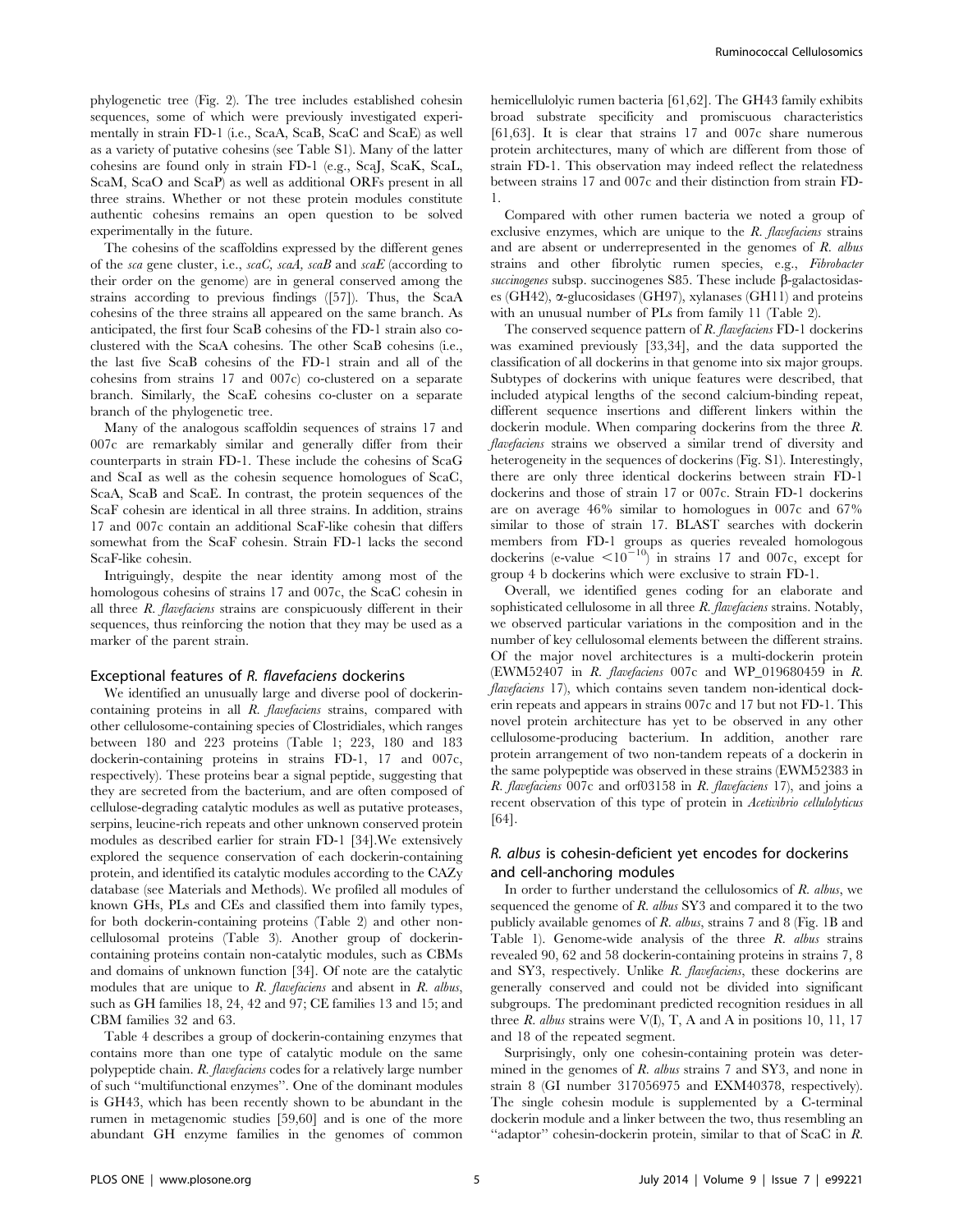

Figure 2. Phylogenetic relationship among cohesin modules of R. flavefaciens and R. albus. The names of the different cohesins are color coded according to the given strains. The various cohesins from the different strains were named based on the sequence similarity to those of the R. flavefaciens FD-1 strain (Table S1). The single cohesins identified in the two R. albus strains (arrows) cluster with those of the ScaF cohesins of R. flavefaciens and were hence labeled ScaF. Branches with bootstrap values below confidence level 0.7 were collapsed. doi:10.1371/journal.pone.0099221.g002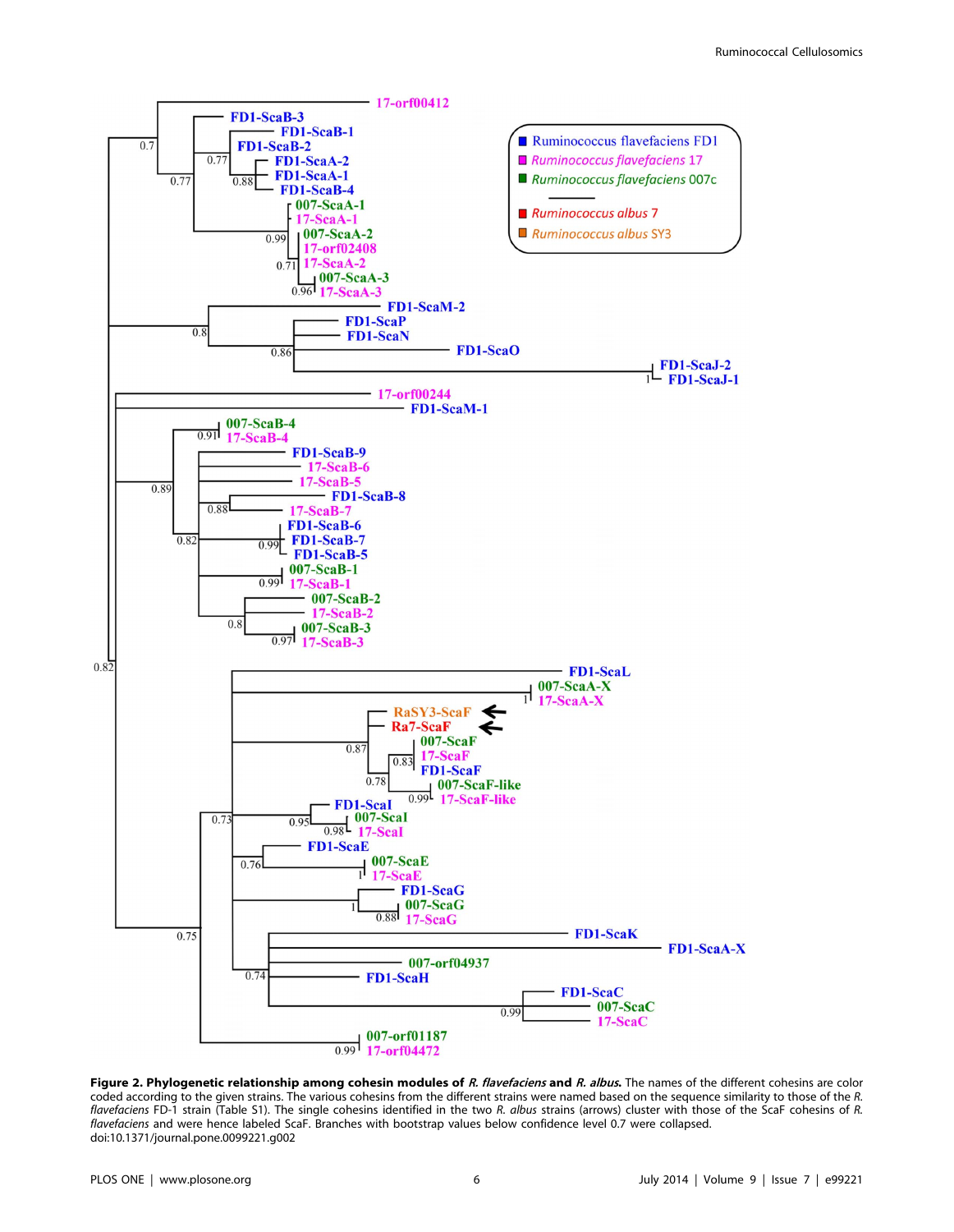| )<br>5<br>=<br>)<br>5<br>5<br>)                                                                      |  |
|------------------------------------------------------------------------------------------------------|--|
| <b>12 Trees Cubilized Artists Trees Cubilized</b>                                                    |  |
| .<br>.                                                                                               |  |
|                                                                                                      |  |
|                                                                                                      |  |
| プニュー ミニュー                                                                                            |  |
|                                                                                                      |  |
| こうりょう                                                                                                |  |
|                                                                                                      |  |
| ;<br>;<br>;                                                                                          |  |
|                                                                                                      |  |
|                                                                                                      |  |
|                                                                                                      |  |
| Ion Shirt After Discussion Contractor of the Shirt After Shirt After Shirt After Shirt After Shirt A |  |
|                                                                                                      |  |
| is<br>co<br>;<br>?                                                                                   |  |
| دان میں ممسیح ۲۸                                                                                     |  |
|                                                                                                      |  |
| <br> <br> <br> <br>                                                                                  |  |
|                                                                                                      |  |
| atainin a                                                                                            |  |
| ì                                                                                                    |  |
|                                                                                                      |  |
|                                                                                                      |  |
|                                                                                                      |  |
|                                                                                                      |  |
|                                                                                                      |  |
|                                                                                                      |  |
|                                                                                                      |  |
|                                                                                                      |  |

| Glycoside Hydrolase         |                                               |                          |                          |                          |                          |                          |                          |                          |                          |                          |                         |                          |                      |                          |         |         |                           |                          |         |          |         |                |                          |        |    |         |                |         |         |                |                |               |                |         |                           |                |         |            |         |                          |
|-----------------------------|-----------------------------------------------|--------------------------|--------------------------|--------------------------|--------------------------|--------------------------|--------------------------|--------------------------|--------------------------|--------------------------|-------------------------|--------------------------|----------------------|--------------------------|---------|---------|---------------------------|--------------------------|---------|----------|---------|----------------|--------------------------|--------|----|---------|----------------|---------|---------|----------------|----------------|---------------|----------------|---------|---------------------------|----------------|---------|------------|---------|--------------------------|
|                             | w<br>$\mathbf{\Omega}$                        | 4                        | m                        | $\infty$                 | ō                        | $\overline{10}$          | F                        | $\overline{1}$           | $\frac{6}{2}$            |                          | 18                      | 23                       | 25<br>$\overline{a}$ | $\frac{26}{5}$           | 27      | 28      | $\mathsf{S}^{\mathsf{O}}$ | $\overline{5}$           | 32      | 36       | 39      | 42             | 43                       | 44     | 48 | ᆔ       | ួ              | ĉ,      | 73      | $\overline{7}$ | 77             | $\frac{4}{3}$ | 95             | 5       | 98                        | 105            |         | <b>113</b> |         | 130 Total<br>124         |
| R. flavefaciens FD-1        | $\circ$<br>$\sim$                             | $\circ$                  | $\approx$                | $\circ$                  | $\approx$                | $\circ$                  | Ξ                        | 4                        | $\mathsf{L}\mathsf{D}$   | $\overline{\phantom{0}}$ | $\circ$                 | $\overline{\phantom{0}}$ | e                    | $\overline{\phantom{a}}$ | $\circ$ | $\circ$ | $\sim$                    | $\overline{\phantom{0}}$ | $\circ$ |          | $\circ$ |                | $\tilde{c}$              | $\sim$ |    | $\circ$ |                | $\circ$ | $\circ$ |                |                | $\sim$        |                | $\sim$  | $\circ$                   | $\overline{ }$ | $\circ$ |            |         | $\overline{\phantom{0}}$ |
| R. flavefaciens 17          | 4<br>$\overline{ }$                           | $\circ$                  | $\circ$                  | $\overline{ }$           | $\overline{1}$           | 4                        | $\frac{8}{2}$            | 4                        | $\mathsf{L}\cap$         | $\circ$                  | $\circ$                 | $\circ$                  | $\mathsf{L}\cap$     | 4                        | $\circ$ | $\circ$ | $\sim$                    | $\overline{ }$           | $\circ$ |          | $\circ$ | $\overline{ }$ | $\overline{ }$           |        |    | $\circ$ | $\overline{ }$ | $\circ$ | $\sim$  | $\overline{ }$ | $\overline{ }$ | $\sim$        | $\mathbf 2$    |         | $\overline{ }$<br>$\circ$ |                | $\circ$ |            |         | $\overline{ }$           |
| R. flavefaciens 007c        | 4                                             | $\circ$                  | $\sigma$                 | $\overline{ }$           | $\overline{1}$           | 4                        | F                        | 4                        | $\mathsf{L}\mathsf{D}$   | $\circ$                  | $\circ$                 | $\circ$                  | $\circ$              | 4                        | $\circ$ | $\circ$ | $\sim$                    |                          | $\circ$ |          | $\circ$ |                | $\overline{\phantom{a}}$ |        |    | $\circ$ |                | $\circ$ | $\sim$  |                |                | $\sim$        | $\sim$         |         | $\circ$                   |                | $\circ$ |            |         |                          |
| R. albus 7                  | 5<br>$\,$ $\,$                                | $\overline{ }$           | $\tilde{1}$              | $\overline{ }$           | $\infty$                 | 5                        | 5                        | $\mathsf{L}\cap$         | $\sim$                   | $\circ$                  |                         | $\circ$                  | 5                    | $\infty$                 | $\sim$  |         | $\sim$                    |                          | $\circ$ | $\omega$ |         | $\circ$        | $\overline{ }$           |        |    |         |                |         |         | $\sim$         |                | $\sim$        |                | $\circ$ |                           |                |         |            |         | $\sim$                   |
| R. albus 8                  | O<br>4                                        | $\overline{ }$           | 4                        | $\overline{ }$           | $\overline{\phantom{a}}$ | $\sim$                   | $\sim$                   | $\overline{5}$           | $\overline{ }$           | $\circ$                  |                         | $\circ$                  | 5                    | $\circ$                  |         |         |                           |                          | $\circ$ | $\sim$   | $\circ$ | $\circ$        | Q                        |        |    |         |                |         |         | $\sim$         |                | $\sim$        | $\sim$         | $\circ$ | $\circ$                   | $\sim$         |         |            | $\circ$ | $\sim$                   |
| R. albus SY3                | $\mathsf{L}\cap$<br>$\sim$                    | $\circ$                  | $\overline{c}$           | $\overline{\phantom{m}}$ | $\overline{c}$           | $\infty$                 | $\overline{\phantom{a}}$ | $\mathsf{\circ}$         | $\sim$                   | $\circ$                  |                         | $\circ$                  | $\mathsf{o}$         | 4                        | $\sim$  | $\circ$ | 4                         |                          |         | $\sim$   |         | $\circ$        | $\overline{ }$           |        |    | $\sim$  |                |         |         |                | $\sim$         | $\sim$        | $\overline{ }$ | $\circ$ |                           | $\circ$        |         |            |         | $\overline{\phantom{0}}$ |
| Polysaccharide Lyase        |                                               |                          |                          |                          |                          |                          |                          |                          |                          |                          |                         |                          |                      |                          |         |         |                           |                          |         |          |         |                |                          |        |    |         |                |         |         |                |                |               |                |         |                           |                |         |            |         |                          |
|                             | G<br>$\blacksquare$                           | $\overline{10}$          | $\overline{1}$           |                          | Total                    |                          |                          |                          |                          |                          |                         |                          |                      |                          |         |         |                           |                          |         |          |         |                |                          |        |    |         |                |         |         |                |                |               |                |         |                           |                |         |            |         |                          |
| R. flavefaciens FD-1        | $\overline{\phantom{0}}$<br>$\circ$           | $\circ$                  | $\mathsf{D}$             | $\overline{1}$           |                          |                          |                          |                          |                          |                          |                         |                          |                      |                          |         |         |                           |                          |         |          |         |                |                          |        |    |         |                |         |         |                |                |               |                |         |                           |                |         |            |         |                          |
| R. flavefaciens 17          | $\circ$<br>$\boldsymbol{\upomega}$            | $\circ$                  | $\overline{\phantom{0}}$ | 4                        |                          |                          |                          |                          |                          |                          |                         |                          |                      |                          |         |         |                           |                          |         |          |         |                |                          |        |    |         |                |         |         |                |                |               |                |         |                           |                |         |            |         |                          |
| R. flavefaciens 007c        | $\circ$<br>$\sim$                             | $\circ$                  | $\overline{ }$           | 4                        |                          |                          |                          |                          |                          |                          |                         |                          |                      |                          |         |         |                           |                          |         |          |         |                |                          |        |    |         |                |         |         |                |                |               |                |         |                           |                |         |            |         |                          |
| R. albus 7                  | $\overline{\phantom{0}}$<br>3                 | $\overline{\phantom{0}}$ | 2                        | $\overline{ }$           |                          |                          |                          |                          |                          |                          |                         |                          |                      |                          |         |         |                           |                          |         |          |         |                |                          |        |    |         |                |         |         |                |                |               |                |         |                           |                |         |            |         |                          |
| R. albus 8                  | $\overline{ }$<br>$\sim$                      | $\overline{ }$           | $\sim$                   | $\circ$                  |                          |                          |                          |                          |                          |                          |                         |                          |                      |                          |         |         |                           |                          |         |          |         |                |                          |        |    |         |                |         |         |                |                |               |                |         |                           |                |         |            |         |                          |
| R. albus SY3                | $\circ$<br>$\sim$                             | $\overline{ }$           | $\overline{ }$           | 4                        |                          |                          |                          |                          |                          |                          |                         |                          |                      |                          |         |         |                           |                          |         |          |         |                |                          |        |    |         |                |         |         |                |                |               |                |         |                           |                |         |            |         |                          |
| Carbohydrate Esterase       |                                               |                          |                          |                          |                          |                          |                          |                          |                          |                          |                         |                          |                      |                          |         |         |                           |                          |         |          |         |                |                          |        |    |         |                |         |         |                |                |               |                |         |                           |                |         |            |         |                          |
|                             | $\mathbf{\Omega}$<br>٣                        | w                        | 4                        | $\pmb{\infty}$           |                          | G                        | $\mathbf{r}$             | 13                       | 15                       | Total                    |                         |                          |                      |                          |         |         |                           |                          |         |          |         |                |                          |        |    |         |                |         |         |                |                |               |                |         |                           |                |         |            |         |                          |
| R. flavefaciens FD-1        | $\mathsf{L}$<br>$\overline{ }$                | $\circ$                  | $\circ$                  | $\overline{\phantom{0}}$ |                          | $\circ$                  | $\overline{5}$           | $\overline{\phantom{m}}$ | $\overline{\phantom{m}}$ | $\sqrt{2}$               |                         |                          |                      |                          |         |         |                           |                          |         |          |         |                |                          |        |    |         |                |         |         |                |                |               |                |         |                           |                |         |            |         |                          |
| R. flavefaciens 17          | $\overline{\phantom{0}}$<br>$\mathsf{\sigma}$ | 4                        | 4                        | $\overline{ }$           |                          | $\circ$                  | $\sim$                   | $\circ$                  | $\sim$                   | 23                       |                         |                          |                      |                          |         |         |                           |                          |         |          |         |                |                          |        |    |         |                |         |         |                |                |               |                |         |                           |                |         |            |         |                          |
| R. flavefaciens 007c        | $\overline{ }$<br>Q                           | 4                        | 4                        | $\overline{ }$           |                          | $\circ$                  | $\sim$                   | $\circ$                  | $\sim$                   | 23                       |                         |                          |                      |                          |         |         |                           |                          |         |          |         |                |                          |        |    |         |                |         |         |                |                |               |                |         |                           |                |         |            |         |                          |
| R. albus 7                  | $\sim$<br>$\sim$                              | $\overline{ }$           | 4                        | $\sim$                   |                          | $\overline{\phantom{0}}$ | 4                        | $\circ$                  | $\circ$                  | $\frac{8}{2}$            |                         |                          |                      |                          |         |         |                           |                          |         |          |         |                |                          |        |    |         |                |         |         |                |                |               |                |         |                           |                |         |            |         |                          |
| R. albus 8                  | $\sim$<br>$\overline{\phantom{0}}$            | $\overline{ }$           | S                        | $\sim$                   |                          | $\overline{ }$           | 4                        | $\circ$                  | $\circ$                  | $\frac{8}{2}$            |                         |                          |                      |                          |         |         |                           |                          |         |          |         |                |                          |        |    |         |                |         |         |                |                |               |                |         |                           |                |         |            |         |                          |
| R. albus SY3                | $\,$ $\,$<br>4                                | $\circ$                  | 4                        | $\overline{ }$           |                          | $\overline{\phantom{0}}$ | $\sim$                   | $\circ$                  | $\circ$                  | $\overline{16}$          |                         |                          |                      |                          |         |         |                           |                          |         |          |         |                |                          |        |    |         |                |         |         |                |                |               |                |         |                           |                |         |            |         |                          |
| Carbohydrate-Binding Module |                                               |                          |                          |                          |                          |                          |                          |                          |                          |                          |                         |                          |                      |                          |         |         |                           |                          |         |          |         |                |                          |        |    |         |                |         |         |                |                |               |                |         |                           |                |         |            |         |                          |
|                             | w<br>$\sim$                                   | 4                        | o                        | 13                       |                          | 22                       | 32                       | 35                       | 27                       | 48                       | င့                      | G3                       | Total                |                          |         |         |                           |                          |         |          |         |                |                          |        |    |         |                |         |         |                |                |               |                |         |                           |                |         |            |         |                          |
| R. flavefaciens FD-1        | 5<br>$\circ$                                  | $\overline{ }$           | $\sim$                   | $\mathsf{D}$             |                          | $\overline{e}$           | $\circ$                  | $\frac{1}{2}$            | $\sim$<br>$\circ$        |                          | $\mathsf{w}$            |                          | $63$                 |                          |         |         |                           |                          |         |          |         |                |                          |        |    |         |                |         |         |                |                |               |                |         |                           |                |         |            |         |                          |
| R. flavefaciens 17          | $\overline{5}$<br>$\circ$                     | $\infty$                 | $\circ$                  | 4                        |                          | $\overline{16}$          | $\sim$                   | $\circ$                  | $\sim$<br>$\circ$        |                          | $\overline{\mathbf{c}}$ |                          | 52                   |                          |         |         |                           |                          |         |          |         |                |                          |        |    |         |                |         |         |                |                |               |                |         |                           |                |         |            |         |                          |
| R. flavefaciens 007c        | S<br>$\circ$                                  | $\overline{ }$           | $\circ$                  | 4                        |                          | $\frac{6}{2}$            | $\sim$                   | $\circ$                  | $\sim$<br>$\circ$        |                          | $\sim$                  |                          | 51                   |                          |         |         |                           |                          |         |          |         |                |                          |        |    |         |                |         |         |                |                |               |                |         |                           |                |         |            |         |                          |
| R. albus 7                  | $\sim$<br>$\mathbf{\sim}$                     | $\circ$                  | $\sim$                   | $\equiv$                 |                          | $\overline{c}$           | $\circ$                  | G                        | 4<br>77                  |                          | $\mathbf{\sim}$         | $\circ$                  | 129                  |                          |         |         |                           |                          |         |          |         |                |                          |        |    |         |                |         |         |                |                |               |                |         |                           |                |         |            |         |                          |
| R. albus 8                  | $\sim$<br>$\overline{\phantom{0}}$            | $\mathsf{L}\cap$         | $\sim$                   | $\infty$                 |                          | $\overline{\phantom{0}}$ | $\circ$                  | $\overline{\phantom{a}}$ | 4<br>51                  |                          | $\circ$                 | $\circ$                  | $_{88}$              |                          |         |         |                           |                          |         |          |         |                |                          |        |    |         |                |         |         |                |                |               |                |         |                           |                |         |            |         |                          |
| R. albus SY3                | 4<br>$\overline{\phantom{0}}$                 | $\infty$                 | 4                        | 4                        |                          | $\overline{1}$           | $\circ$                  | $\mathbf \omega$         | $\mathsf{L}\cap$<br>102  |                          | 4                       | $\circ$                  | 155                  |                          |         |         |                           |                          |         |          |         |                |                          |        |    |         |                |         |         |                |                |               |                |         |                           |                |         |            |         |                          |

 $\overline{\phantom{a}}$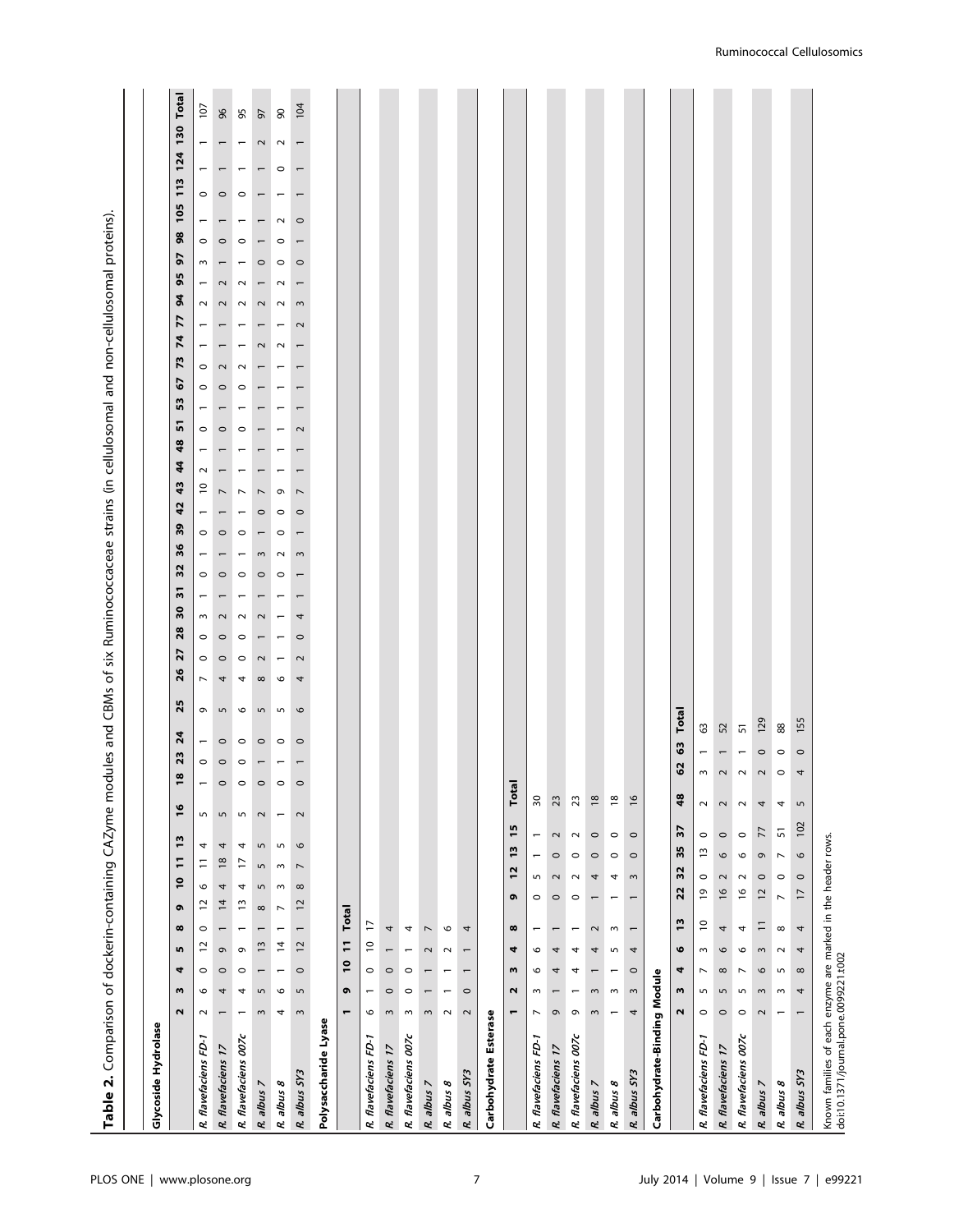|                                 | Table 3. Distribution of GH modules by families, with enzymes in indicated families containing either dockerins and/or CBM37.                                                                                                        |                          |                          |                          |           |                          |                          |                          |                          |
|---------------------------------|--------------------------------------------------------------------------------------------------------------------------------------------------------------------------------------------------------------------------------------|--------------------------|--------------------------|--------------------------|-----------|--------------------------|--------------------------|--------------------------|--------------------------|
|                                 | R. flavefaciens                                                                                                                                                                                                                      |                          |                          | albus<br>œ               |           |                          |                          |                          |                          |
|                                 | FD-1                                                                                                                                                                                                                                 | $\overline{\mathcal{L}}$ | 007c                     | Z                        |           | $\pmb{\infty}$           |                          | SY <sub>3</sub>          |                          |
|                                 | <b>Dockerins</b>                                                                                                                                                                                                                     |                          |                          | Dockerin                 | CBM37     | <b>Dockerin</b>          | CBM37                    | <b>Dockerin</b>          | CBM37                    |
|                                 | GH proteins shared by both species                                                                                                                                                                                                   |                          |                          |                          |           |                          |                          |                          |                          |
| GH <sub>2</sub>                 | $\overline{\phantom{0}}$                                                                                                                                                                                                             | $\overline{ }$           | $\overline{ }$           |                          |           |                          |                          |                          | $\overline{ }$           |
| $\ddot{a}$                      | $\overline{\phantom{0}}$                                                                                                                                                                                                             |                          |                          |                          |           |                          |                          |                          |                          |
| $\ddot{a}$                      | $\circ$                                                                                                                                                                                                                              | $\circ$                  | $\mathsf{o}$             | $\sim$                   | $\,$ $\,$ | 4                        | $\sim$                   | $\sim$                   | $\overline{5}$           |
| GH <sub>9</sub>                 | $\circ$                                                                                                                                                                                                                              | $\circ$                  | $\circ$                  | $\sim$                   | 5         | $\sim$                   | $\overline{\phantom{0}}$ |                          | G                        |
| GH <sub>10</sub>                | $\circ$                                                                                                                                                                                                                              | $\,$ $\,$                | $\sim$                   |                          | $\,$ $\,$ | $\overset{*}{\text{-}}$  | $\ddot{\phantom{1}}$     |                          | $\,$ $\,$                |
| GH <sub>11</sub>                | $9(10)^{4}$                                                                                                                                                                                                                          | (11)                     | 7(9)                     |                          | 4         |                          | $\sim$                   |                          | $\sim$                   |
| GH <sub>26</sub>                | 3(4)                                                                                                                                                                                                                                 | $\,$ $\,$                | $\sim$                   | $\,$ $\,$                | $\sim$    | $\sim$                   | $\overline{\phantom{0}}$ | $\overline{\phantom{0}}$ | $\overline{\phantom{0}}$ |
| GH <sub>30</sub>                | $\,$ $\,$                                                                                                                                                                                                                            | $\sim$                   | $\sim$                   |                          | $\sim$    | $\overline{\phantom{m}}$ |                          | $\overline{\phantom{m}}$ | $\,$ $\,$                |
| GH43                            | 7(8)                                                                                                                                                                                                                                 | 6(7)                     | 6(7)                     | $\sim$                   |           | $\sim$                   | $\overline{ }$           | 4                        |                          |
| GH48                            | $\overline{\phantom{0}}$                                                                                                                                                                                                             | $\overline{\phantom{0}}$ | $\overline{\phantom{0}}$ |                          |           |                          |                          |                          | $\overline{ }$           |
| GH53                            | $\overline{\phantom{a}}$                                                                                                                                                                                                             | $\overline{\phantom{a}}$ | $\overline{\phantom{0}}$ | $\overline{\phantom{a}}$ |           | $\overline{\phantom{0}}$ |                          |                          | $\overline{\phantom{0}}$ |
| GH74                            | $\overline{ }$                                                                                                                                                                                                                       | $\overline{\phantom{0}}$ | $\overline{ }$           |                          |           |                          |                          |                          | $\overline{\phantom{0}}$ |
| GH124                           | $\overline{ }$                                                                                                                                                                                                                       | $\overline{ }$           | $\overline{\phantom{0}}$ | $\overline{ }$           |           |                          |                          | $\overline{\phantom{m}}$ |                          |
|                                 | GH proteins unique to R. flavefaciens                                                                                                                                                                                                |                          |                          |                          |           |                          |                          |                          |                          |
| $\frac{8}{5}$                   |                                                                                                                                                                                                                                      | $\overline{ }$           | $\overline{\phantom{0}}$ |                          |           |                          |                          |                          |                          |
| GH <sub>16</sub>                | 1(3)                                                                                                                                                                                                                                 | $\overline{ }$           |                          |                          |           |                          |                          |                          |                          |
| <b>GH44</b>                     | $\sim$                                                                                                                                                                                                                               | $\overline{\phantom{0}}$ | $\overline{\phantom{0}}$ |                          |           |                          |                          |                          |                          |
| GH <sub>95</sub>                |                                                                                                                                                                                                                                      | $\overline{\phantom{0}}$ | $\overline{\phantom{0}}$ |                          |           |                          |                          |                          |                          |
| GH <sub>97</sub>                | $\sim$                                                                                                                                                                                                                               | $\overline{\phantom{m}}$ | $\overline{\phantom{0}}$ |                          |           |                          |                          |                          |                          |
| GH114                           |                                                                                                                                                                                                                                      | $\overline{ }$           |                          |                          |           |                          |                          |                          |                          |
| GH proteins unique to           | R. albus                                                                                                                                                                                                                             |                          |                          |                          |           |                          |                          |                          |                          |
| GH <sub>25</sub>                |                                                                                                                                                                                                                                      |                          |                          |                          |           |                          |                          | $\overline{\phantom{0}}$ |                          |
| GH73                            |                                                                                                                                                                                                                                      |                          |                          | $\overline{ }$           |           | $\overline{\phantom{0}}$ |                          | $\overline{ }$           |                          |
| <b>GH98</b>                     |                                                                                                                                                                                                                                      |                          |                          |                          |           |                          |                          |                          |                          |
| GH105                           |                                                                                                                                                                                                                                      |                          |                          |                          |           | $\overline{\phantom{0}}$ |                          |                          |                          |
| <b>Total GHs</b>                | 107                                                                                                                                                                                                                                  | $\%$                     | 95                       | 57                       |           | $\infty$                 |                          | 104                      |                          |
| Total GHs with<br>dockerins     | 50                                                                                                                                                                                                                                   | $\frac{4}{9}$            | $\frac{4}{5}$            | $\overline{4}$           |           | $\overline{1}$           |                          | $\overline{1}$           |                          |
| Total GHs with<br><b>CBM37s</b> |                                                                                                                                                                                                                                      |                          |                          | 23                       |           | $\overline{1}$           |                          | 30                       |                          |
|                                 | †Numbers in parenthesis indicate the number of GH modules in enzymes which contain multiple GH modules of the same family.<br>* One GH10 protein contains both a dockerin and a CBM37 module.<br>  doi:10.1371/journal.pone.0099221. |                          |                          |                          |           |                          |                          |                          |                          |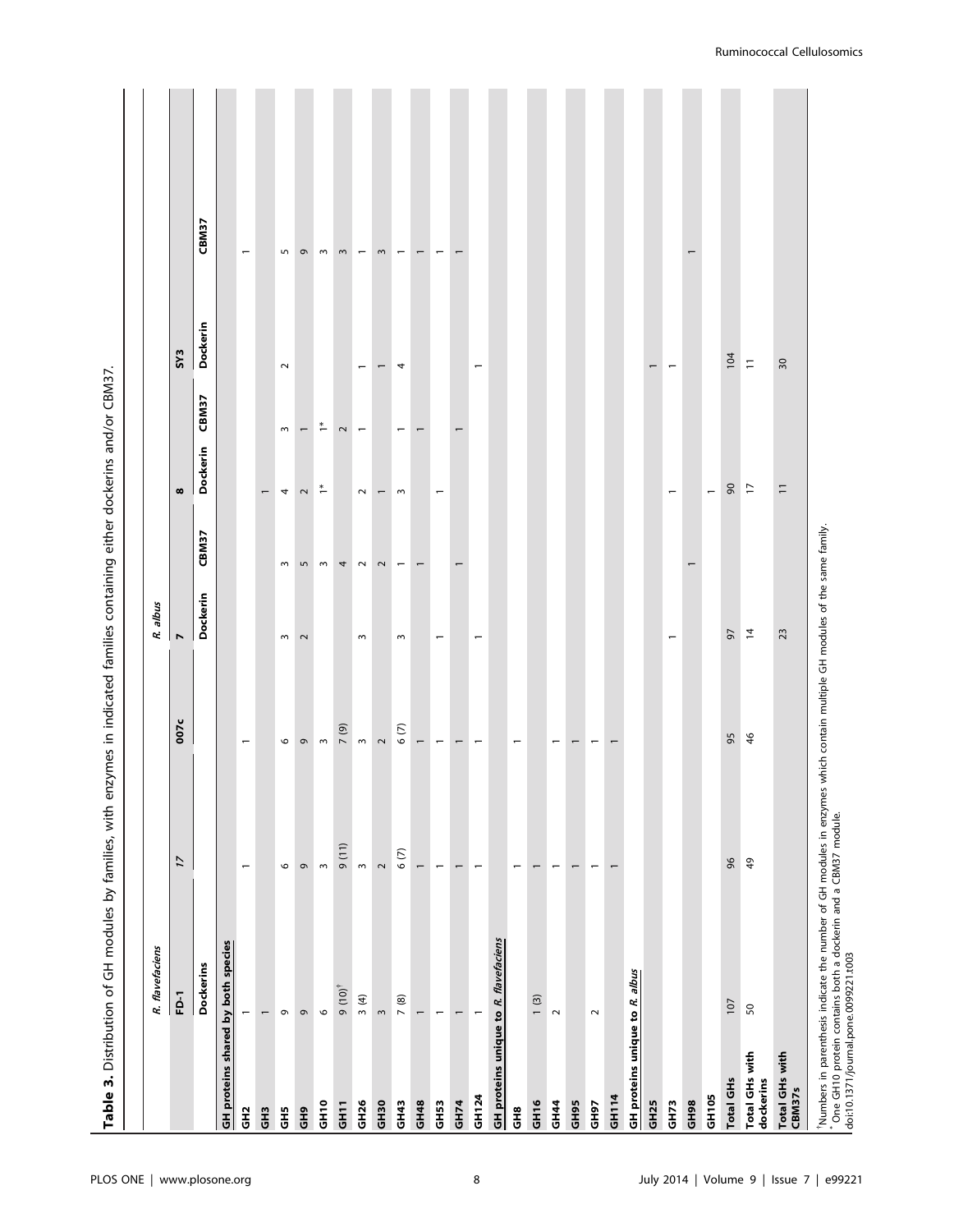Table 4. Cellulosomal and non-cellulosomal multifunctional proteins in R. flavefaciens.

| Domain architecture (cellulosome-related domains) | R. flavefaciens accession numbers |                             |                    |
|---------------------------------------------------|-----------------------------------|-----------------------------|--------------------|
| <b>Strain</b>                                     | $FD-1$                            | 17                          | 007c               |
| Shared by all strains:                            |                                   |                             |                    |
| CBM13-Doc-GH43-GH43                               | ZP_06142338                       | WP_019678907                | orf03036           |
| CBM22-GH10-CBM22-Doc-GH43-CBM6                    | orf03865                          | WP_019680029                | EWM52826           |
| CE12-CBM13-Doc-CBM35-CE12                         | orf02983, orf03219                | WP_019678069                | EWM54325           |
| CE8-PL1-Doc                                       | orf02371                          | WP_00998568                 | EWM52494           |
| GH11-CBM22-GH10-Doc-CBM22-CE4                     | orf01222                          | WP_019679223                | EWM54891           |
| <b>GH25-GH25</b>                                  | ZP_06141601                       | WP_019678757                | EWM53404           |
| GH43-CBM22-Doc-CE1                                | orf00341                          | WP_009983072                | EWM54432           |
| GH43-CBM6-CBM22-Doc-CE1                           | orf00764                          | WP_019678371                | EWM53765           |
|                                                   |                                   |                             |                    |
| Shared by two strains:                            |                                   |                             |                    |
| CBM22-Doc-CE1-CE1<br>CE3-Doc-CE15                 |                                   | WP_019678253                | EWM55310           |
| GH11-CBM22-Doc-GH16                               |                                   | WP_019679655, CAB55348      | EWM52579, EWM54090 |
|                                                   |                                   | AAB26620 (reported in [82]) | EWM53768           |
| <b>GH11-CE1</b>                                   |                                   | orf01851                    | orf04775           |
| <b>GH11-CE4</b>                                   |                                   | orf02455                    | orf00919           |
| GH11-GH10                                         |                                   | P29126 (reported in [83])   | orf01418           |
| GH11-GH11-Doc                                     |                                   | WP_019679180                | EWM54934           |
| GH9-GH16                                          |                                   | orf02516                    | orf00858           |
|                                                   |                                   |                             |                    |
| Strain specific:                                  |                                   |                             |                    |
| CBM35-CE3- Doc-CBM35-GH26                         | orf03447                          |                             |                    |
| CBM35-CE3-GH5-Doc                                 | orf00227                          |                             |                    |
| <b>CE3-CBM22-Doc-CE15</b>                         | orf02390                          |                             |                    |
| Doc-GH16-GH16-GH16                                | orf00265                          |                             |                    |
| <b>GH11-CBM13-CE1- Doc</b>                        | orf00775                          |                             |                    |
| GH11-CBM22-Doc-GH11-CE1                           | orf03180                          |                             |                    |
| GH11-CBM22-Doc-GH11-CE3                           | orf01315                          |                             |                    |
| GH11-CBM22-GH10-Doc-GH11                          | orf00468                          |                             |                    |
| GH11-CBM22-GH10- Doc-GH11-CE4                     | orf03896                          |                             |                    |
| GH11-CE3-Doc                                      | orf01321                          |                             |                    |
| <b>GH53-CE3-Doc</b>                               | orf01739                          |                             |                    |
| GH5-GH5-Doc                                       | orf01388                          |                             |                    |
| PL1-PL9-X215-Doc                                  | orf00696                          |                             |                    |
| PL11- Doc-CBM35-CE12                              | orf03451                          |                             |                    |
| GH11-GH16                                         |                                   | orf01699                    |                    |
| GH11-CBM22-CE3- Doc                               |                                   | CAB93667 (reported in [84]) |                    |

doi:10.1371/journal.pone.0099221.t004

flavefaciens. The two homologous R. albus cohesin-containing proteins are 92% similar. Comparison of the cohesin module with R. flavefaciens cohesins showed 69% similarity (with R. flavefaciens 17) and 79% (with R. flavefaciens FD-1). This single R. albus cohesin is orthologous to the  $R$ . flavefaciens  $ScaF$  protein (Fig. 2). The apparent presence of a lone cohesin in R. albus represents a puzzling deviation from the classical cellulosome architecture, where dockerins are anchored onto multiple cohesincontaining scaffoldins. These observations suggest an alternative mechanism for immobilization of dockerin-containing enzymes onto carbohydrates or their anchoring to the cell surface.

R. albus contains CBMs belonging to several family types (Table 2), two of which (family 2 and 37) are absent in R. flavefaciens. The cellulose-binding CBM2 (common in numerous non-cellulosomal cellulolytic bacteria) appears in only one or two copies in proteins that also contain a GH5 module. More intriguingly, all three R. albus genomes contain multiple copies of a family 37 sugar-binding module (CBM37), which is unique to this species (77, 51 and 102 copies in R. albus 7, 8 and SY3, respectively). The CBM37 module is absent in R. flavefaciens, and has not been detected in any other sequenced genome. This special CBM is integrated into various carbohydrate-active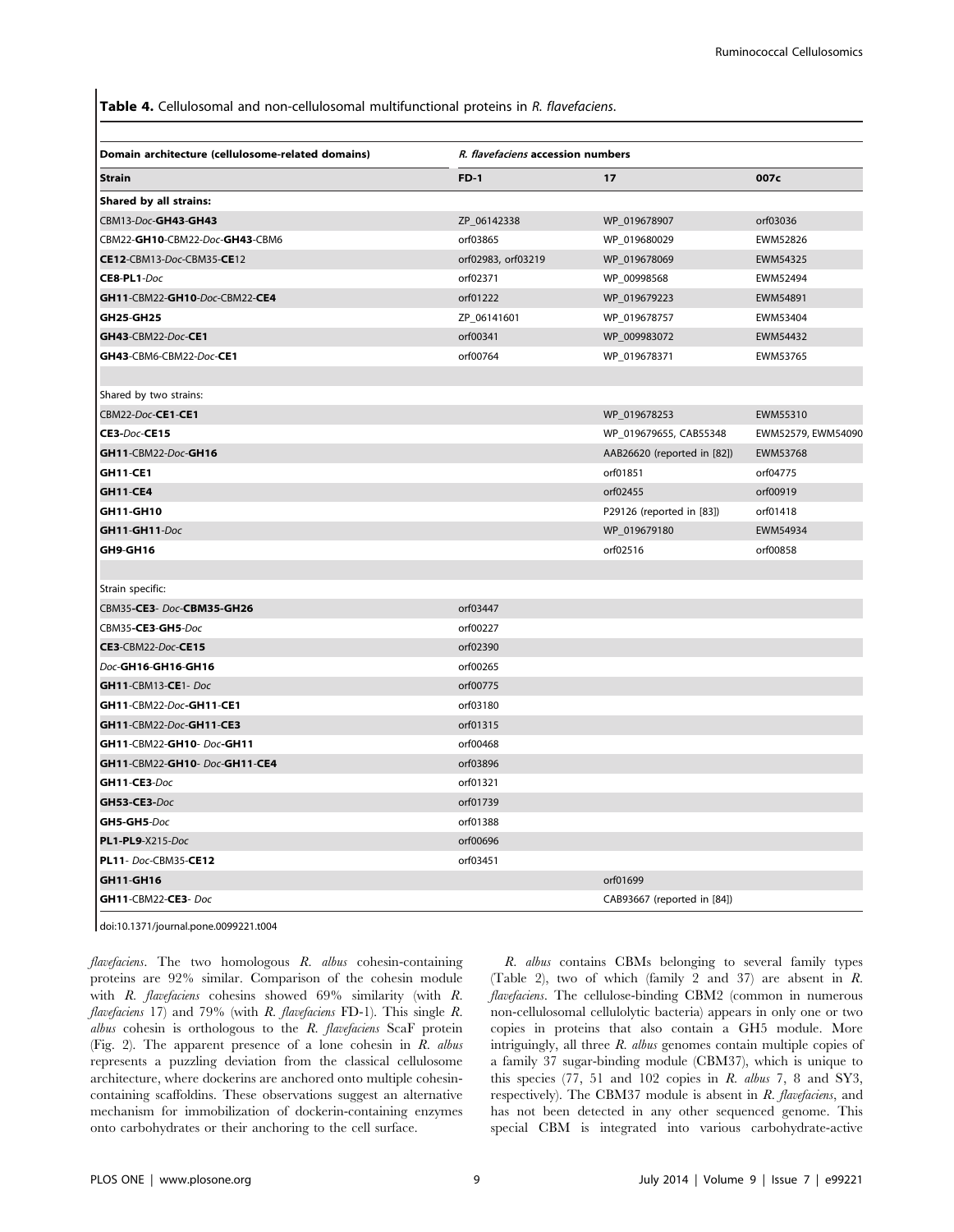proteins, in association with catalytic modules such as GHs, CEs, as well as non-catalytic proteins, but very rarely with dockerins – only observed once per strain. In several cases in all three organisms, the CBM37 module appears in a tandem repeat (13, 11, and 18 in strains 7, 8 and SY3, respectively).

We examined the co-appearance of two modules, CBM37 and GHs, in the same protein (Table 3). CBM37 was associated with 11 different GH families, including cellulases (GH5, GH9, GH48) and hemicellulases (GH5, GH10, GH11, GH26, GH43). Interestingly, some of the GH families appear both in R. flavefaciens and in R. albus, the latter of which are also associated with CBM37 (with one exception, GH98).

The distribution of GH modules within the dockerin-containing enzymes (Table 2) shows that  $R$ . albus codes for modules from unique GH families, which are exclusive to that species, such as family 4 (acetyl xylan esterase), family 23, family 27, family 28 (polygalacturonase), family 32, family 39 ( $\alpha$ -L-iduronidase and  $\beta$ xylosidase), family 51 (endoglucanase/endoxylanase), family 67 (glucuronidase), family 98 (endo- $\beta$ -galactosidase) and family 113 ( $\beta$ -mannanase). The *R. albus* genome also codes for PL10 and CE9 modules, which are absent in R. flavefaciens.

R. albus codes for 4–8 multifunctional proteins (Table 5), some of which have a common protein architecture in two of the strains, while others are strain-specific. Five of these proteins contain GH11-CBM22 modules, with a different C-terminal variation on the protein. Strain 7 and SY3 share more multifunctional protein architectures with each other than with strain 8. The number of multifunctional proteins in  $R$ , albus is significantly less than those of R. flavefaciens.

#### Discussion

The microbial community of the rumen shares a rich source of novel plant cell wall degrading enzymes, which include cellulases, xylanases and other hemicellulases, as well as pectinases [65]. Although cellulolytic enzyme systems have been investigated over the years, the mechanisms by which bacteria achieve efficient plant cell wall breakdown are still obscure. In this work we have

described a multi-dimensional perspective on the cellulolytic potential of the two dominant fibrolytic ruminococci, R. flavefaciens and R. albus by comparing the cellulase system of three different strains from each species. Divergent mechanisms of fiber degradation were revealed by integrating the data, which involved (i) the outlining of their scaffoldins and dockerin-containing proteins, (ii) the profiling of cellulose-degrading enzymes in each species and strain, and (iii) the identification of protein architectures of complex multifunctional enzymes of each strain.

All R. *flavefaciens* strains code for particularly elaborate cellulosome systems, having multiple cohesin-containing proteins that may assemble into defined cellulosomal structures, which exhibit various combinations of dockerin-containing cellulases on their surface. Distinct differences in the number of enzymes (Table 2) or their modular architectures (Table 4) were observed among the different R. flavefaciens strains. Based on these observations it is likely strains 17 and 007c are more closely related to one another than either is to FD-1. This is also reflected by the phylogenetic relatedness of the cohesin sequences of the former two strains versus those of the latter. It is also clear that strain FD-1 bears the most elaborate cellulosome system. Sequence variability in the structural sca gene cluster (scaC-scaA $scaB-cttA-scaE$ ) was also supported by a previous work [53], suggesting that other  $R$ . flavefaciens strains may reflect such strainrelated plasticity. Indeed, recent work, which explored the diversity of R. flavefaciens strains in the rumen using the polymorphic nature of ScaC [52], revealed spatial and temporal differences among strains that may relate to functional differences among R. flavefaciens strains.

Analysis of the cellulolytic gene complement of R. albus raises questions regarding its approach to degrade cellulose fibers. Each genome contains several dozens of dockerins. Surprisingly, however, only a single cohesin-containing protein was detected in strains 7 and SY3, and a cohesin counterpart was not detected in strain 8. These findings do not coincide with the classical cellulosome paradigm, whereby multiple cohesin-bearing scaffoldins are essential for enzyme assembly, and it is thus difficult to assign a functional role for the dozens of dockerins that are

Table 5. Cellulosomal and non-cellulosomal multifunctional proteins in R. albus.

| Domain architecture (cellulosome-related domains) | R. albus accession numbers |             |                 |
|---------------------------------------------------|----------------------------|-------------|-----------------|
| <b>Strain</b>                                     | $\overline{7}$             | 8           | SY <sub>3</sub> |
| Shared by two strains:                            |                            |             |                 |
| CBM35-GH26-CE3-CBM37                              | YP 004103508               | ZP_08158982 |                 |
| CE12-CBM13-Doc-CBM35-CE12                         | YP 004103674               |             | EXM39991        |
| GH11-CBM22-CBM37-CE1                              | YP_004105842               |             | EXM39976        |
| GH11-CBM22-CBM37-CE4                              | YP 004104068               |             |                 |
| GH11-CBM22-CE4                                    | YP_004103272               |             | EXM39050        |
| GH11-CBM22-GH10-CBM37                             | YP 004090078               |             | EXM37450        |
| GH43-CBM22-CBM22-Doc-CE1                          | YP 004104621               |             | EXM37569        |
| PL1-PL1-CBM37                                     | YP_004105710               |             | EXM39993        |
| <b>Strain specific:</b>                           |                            |             |                 |
| CE12-CBM13-Doc-CBM35-CE12                         |                            | ZP_08160451 |                 |
| PL10-CE8-Doc                                      |                            | ZP_08159991 |                 |
| <b>PL11-CE12-</b> CBM13-CBM13-CBM37               |                            | ZP 08159623 |                 |
| PL10-CE8-CBM37                                    |                            |             | EXM38121        |

Protein domain architecture is described, including only cellulosome-related domains.

doi:10.1371/journal.pone.0099221.t005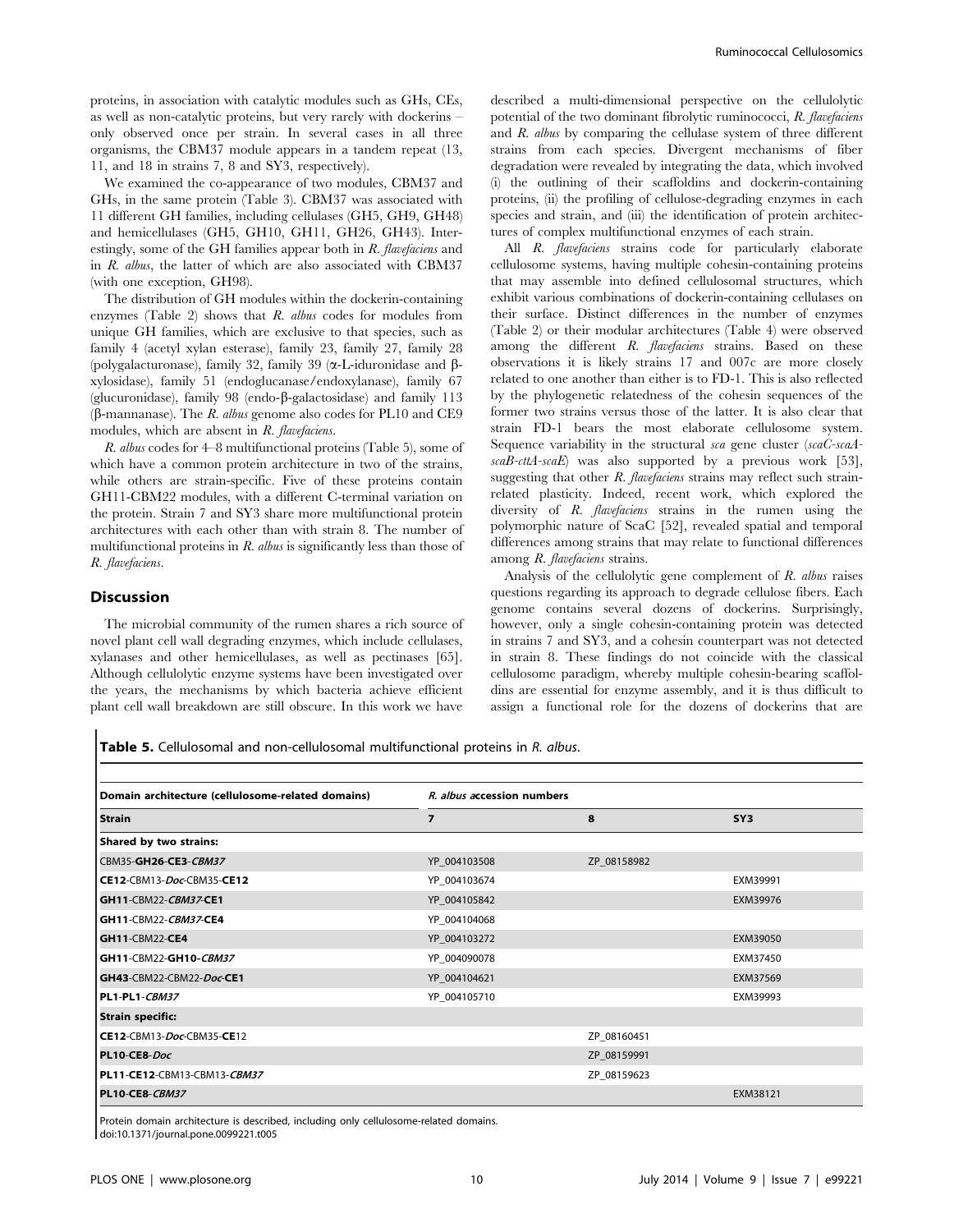conserved in the R. albus genomes. Indeed, a broad range of noncellulolytic microbes that lack appropriate GH and other CAZymes have been found to possess numerous genes encoding dockerin-containing proteins, and in many cases genes for cohesins are either lacking or appear in only a single copy [66]. This clearly implies that the latter microbes (mainly bacteria and archaea) do not produce bona fide cellulosome-like structures, which raises the question as to what is the exact role of the dockerin in these proteins. It was previously suggested that such dockerins may bind an as-yet undetermined protein component or they may be involved in other reactions [66]. Nevertheless, in R. albus many of the dockerins are borne by CAZymes, and the rich rumen ecosystem may provide appropriate scaffoldins in an interspecies manner (e.g., those of R. *flavefaciens*) that may accept them symbiotically. Thus, an alternative mechanism might involve a collaborative usage of cohesins and dockerins of both  $R$ . flavefaciens and  $R$ . albus for putative hybrid cellulosomes where  $R$ . flavefaciens cohesins would incorporate both its own dockerin-bearing components and those of R. albus. Interestingly, some dockerincontaining proteins in  $R$ . *albus* are encoded by plasmid genes (e.g. in strain 7, two plasmid, pRUMAL01 and pRUMAL02 encode nine such proteins). It is thus possible that the ruminal microbial communities adjust to environmental changes by sharing and acquisition of advantageous components, such as dockerincontaining proteins, via interspecies exchange of plasmids [67].

Despite the lack of a genuine cellulosome, R. albus is known to degrade cellulosic substrates to levels similar to those of R. flavefaciens [68]. In this context, our analyses highlight a key role for a dominant and unique protein module in R. albus, CBM37, that appears to provide an alternative strategy for this bacterium. CBM37s appear in high copy number in all three R. albus strains, and their numbers vary greatly among them. Indeed, this particular module has been shown definitively to attach enzymes directly to bacterial cell wall carbohydrates [51]. Interestingly, CBM37s are distributed in many  $R$ . albus enzymes whose orthologs in R. flavefaciens are instead equipped with dockerins. Notably, the critically important family 48 cellulase bears a CBM37 in all three R. albus strains, as does the family 74 xyloglucanase and the family 11 xylanases. This observation raises the intriguing possibility that CBM37 is the major mechanism for cell-surface anchoring of the cellulolytic and associated enzymes instead of the classical type of scaffoldin that positions them in close proximity to the bacterial cell. Of note is the disproportionate number of dockerins and CBM37s in strain SY3 versus the other two strains, mainly due to a higher copy number of GHs with CBM37 modules (Table 1).

The rumen microbial population is dynamic and complex in terms of its biodiversity, exhibiting both competitive and symbiotic types of relationship [69]. The conditions in the rumen may thus allow the variety of R. flavefaciens strains to share substrates as well as promote cross-strain symbiosis, whereby the strains can share cellulosomal components and/or benefit together from their degraded products. Thus, closely related strains of R. flavefaciens have homologous dockerin and cohesin components, which raises the hypothesis that such structural components and enzymes may be interchangeable when secreted. This may expand the number of combinations for building a cellulosome and increase its diversity. In spite of the benefits that may be derived from the exchange of components, there is evidence for competition in the utilization of either cellulose or cellobiose in co-cultures of R. albus and  $R$ . flavefaciens [70]. The nature of the catalytic enzyme may be another tool employed by the bacterium for a competitive advantage and efficient cellulose degradation. Both R. flavefaciens and R. albus code for various carbohydrate-degrading enzymes, yet each species also codes for exclusive families of GHs, PLs and CEs

(Table 2). This trend is also reflected in the arrangement of the multifunctional proteins, which are very abundant in  $R$ . flavefaciens compared to other known Firmicutes, and compared to R. albus.

An additional species dominant in the fibrolytic consortium of the rumen is Fibrobacter succinogenes. Its genome does not code for known cellulosomal components, yet it codes for over a hundred predicted carbohydrate-active enzymes [71], exhibiting catalytic activities of cellulases, xylanases, PLs and CEs. A comparison of the enzymatic profile between this genome and all six ruminal genomes shows that F. succinogenes exclusively codes for GH families which neither appear in R. flavefaciens nor R. albus, such as family 45 (endoglucanases), family 54  $(\alpha$ -L-arabinofuranosidases and  $\beta$ -xylosidases), family 57 ( $\alpha$ -amylases and others) and family 116 (b-glucosidases and b-xylosidases). Interestingly, endocellulases from GH family 45 are rare in bacteria, and are more common in eukarya. F. succinogenes also contains PL family14 and CE family 6, which are absent in the ruminococci. Of note is the unique profile of CBMs in the F. succinogenes genome. The presence of family 6 CBMs is expanded in its genome to 25 copies, while CBMs important for crystalline cellulose degradation (families 2 and 3) are absent. Most of its CBMs (5 types out of 7) belong to families which are absent in  $R$ . *flavefaciens* and  $R$ . *albus* genomes. One possible mechanism for F. succinogenes fiber degradation has been suggested by Brumm et al [71], who proposed a molecular ''motor'' which removes glucan chains from cellulose crystals and transports them, using energy derived from cellulolysis.

The present work surveys the different strategies by which two ruminococcal species can degrade cellulose fibers, by analyzing the encoded cellulosomal and enzymatic proteins from their genomes. The extreme diversity of enzymes and structural scaffoldins was demonstrated within R. *flavefaciens* and R. *albus* strains, and also between these species. It is yet to be understood how the elaborate arsenal of CAZymes and the different cohesin-containing components are being regulated in the rumen. This work highlights the need for more extensive experimental studies to assess the spatial and temporal organization of the multiple cohesins, dockerins and enzyme activities of these species in the rumen.

#### Materials and Methods

#### Genome sources

Six genomes were explored in this work, three strains each of Ruminococcus flavefaciens (FD-1, 17 and 007c) and Ruminococcus albus (7, 8 and SY3) (Table 6). R. flavefaciens FD-1 was isolated by M. Bryant from a pill containing ruminal organisms in 1953 in Maryland, US [1] and R. flavefaciens 17 was isolated from the rumen of a Friesian cow that received a diet of grass cubes, hay, and concentrates at the Rowett Institute in Aberdeen, UK [72]. R. flavefaciens 007c is another Rowett strain isolated from rumen contents of a cannulated cow that was fed hay and starchy concentrates, and shares with strain 17 the ability to degrade dewaxed cotton cellulose [73,74]. R. albus SY3 was also isolated at the Rowett, in 1976 [74]. R. albus 7 (a type strain, ATCC 27210, DSM 20455) was isolated in 1951 by M. Bryant from a Holstein cow fed alfalfa hay-grain [1]; R. albus 8 is an isolate from the rumen of an alfalfa hay-fed cow [75]. The genomes of R. albus 8 and F. succinogenes S85 were sequenced by the North American Consortium for Rumen Bacteria at The Institute for Genome Research (now the J. C. Venter Institute). Standard methods used at TIGR during this period for library construction, DNA sequencing (Sanger-based technologies) and data assembly were employed [62].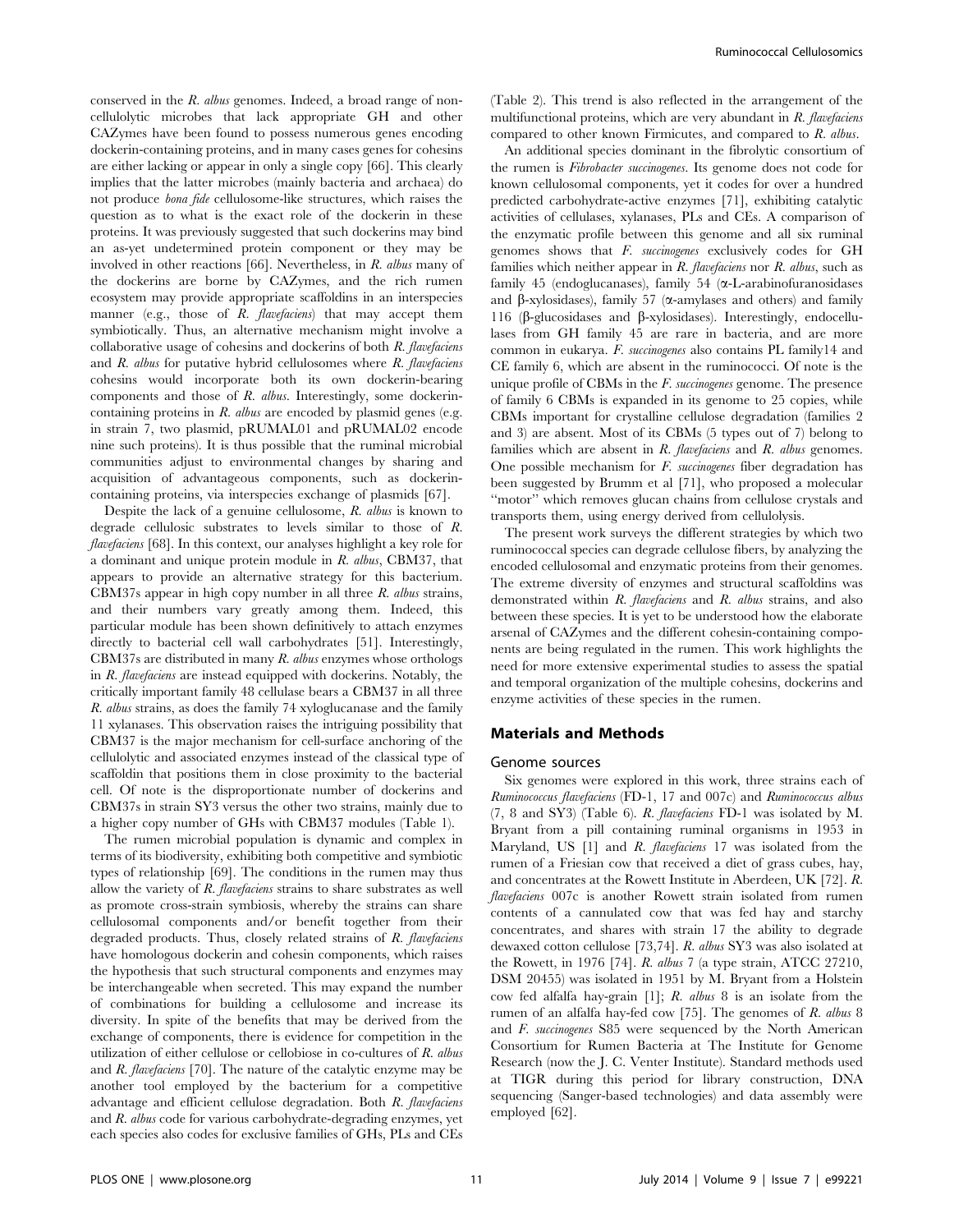|                                       | Table 6. Summary of genomes analyzed in this work.                              |                           |              |                    |                                 |                             |                 |
|---------------------------------------|---------------------------------------------------------------------------------|---------------------------|--------------|--------------------|---------------------------------|-----------------------------|-----------------|
| Cellulosome-producing<br>bacteria     | Genome source                                                                   | Assembly Draft GenBank ID |              | Number of contigs  | predicted proteins<br>Number of | nucleotides<br><b>Total</b> | Reference       |
| R. flavefaciens FD-1                  | The North American Consortium<br>for Genomics of Fibrolytic<br>Ruminal Bacteria | 25-AUG-2009               | ACOK00000000 | $\frac{19}{2}$     | 3878                            | 4,573,608                   | $[33]$          |
| R. flavefaciens 17                    | Jniversity of Illinois                                                          | 10-FEB-2012               | AFNE00000000 | 489                | 3192                            | 3,454,940                   | $[85]$          |
| R. flavefaciens 007c                  | Wellcome Trust Sanger Institute                                                 | 11-Dec-2009               | ATAX01000000 | 39                 | 3,185                           | 3,649,758                   | This work, [77] |
| R. albus 7                            | <b>UG-PGF</b>                                                                   | 26-JAN-2012               | ASM17963v2   | Gapless Chromosome | 3,872                           | 4,482,087                   | $[86]$          |
| R. albus 8                            | Σ                                                                               | 25-FEB-2011               | ASM17815v2   | $\frac{36}{5}$     | 3,833                           | 4,052,160                   | $[75]$          |
| R. albus SY3                          | <b>Jniversity of Illinois</b>                                                   | 29-May-2013               | RaSY3        | œ                  | 3,654                           | 3,832,777                   | This work       |
| doi:10.1371/journal.pone.0099221.t006 |                                                                                 |                           |              |                    |                                 |                             |                 |

Ruminococcal Cellulosomics

#### Genome sequencing of R. albus SY3

R. albus SY3 was sequenced at the W.M. Keck Center for Comparative and Functional Genomics (University of Illinois at Urbana-Champaign). Total sequence data was generated from both a paired-ended 500-nt insert library sequenced on a single lane of HiSeq (Illumina) and a paired ended 3-kb insert library sequenced on a full plate of 454 sequencing (Roche Diagnostics). These approaches yielded 47 million 100-nt reads (4.7 billion bases) and 1.4 million reads with an average read length of 402 nt (577 million bases; 71% true paired end, actual paired distance was 2386+597 nt), respectively. The 454 sequence data was assembled using Newbler v2.5.3 and the Illumina was assembled using Velvet v1.1. The assemblies were combined using Minimus2. The sequence assembled to 4 scaffolds  $(N50 = 1,120,630$  bp) and 97 contigs  $(N50 = 114,193)$ . 99.95% of bases were  $>Q$ 40 and all others (1808 bp) were  $Q$ 39. The total sequence produced was 3,832,777 nt and the genome was estimated to be 4.1 Mb, giving us 93.5% coverage. The modal sequence coverage depth was  $131 \times$ . The sequence was annotated using subsystems in RAST.

#### Genome sequencing of R. flavefaciens 007c

Genome sequencing of strain 007c was performed at the Wellcome Trust Sanger Institute, Cambridge UK, courtesy of Keith and Julian Parkhill, based on 454 pyrosequencing, with paired-end reads. Ruminococcus flavefaciens 007 was isolated from rumen contents of a cannulated cow that was fed hay and starchy concentrate, at the Rowett Institute in Scotland, as reported by Stewart CS et al (1981) [76]. This was the only one of 54 single colony isolates selected by their ability to form clear zones in cellulose agar roll tubes (all reported to be ruminococci) that was able to cause significant weight loss from dewaxed cotton fiber. Thus it is one of the most active *Ruminococcus* strains to have been isolated with respect to this highly recalcitrant form of cellulose. This paper reported 78.1% weight loss from cotton fiber within 7 days for R. flavefaciens 007, compared with 81.4% for Fibrobacter succinogenes BL2 (which was the most active Fibrobacter strain isolated). Fibrobacter strains do not form clear zones in cellulose agar, but were isolated from enrichment cultures. Subsequently, subcultivation on medium containing cellobiose but no cellulose was found to result in a loss of cotton-degrading activity by 007, but this activity could be regained by serial subculture on cotton. The derivative strains retaining, or lacking, cotton-degrading activity were referred to as 007c and 007s, respectively [73]. The proteomes of these two strains have been compared recently and exhibit some potentially key differences [77]. This Whole Genome Shotgun project has been deposited at GenBank under the accession ATAX00000000. The version described in this paper is version ATAX01000000.

#### Sequence identification of cohesins and dockerins

A genome-wide survey was conducted to predict cohesion- and dockerin-containing proteins. Proteins were subjected to BLAST [78] searches, using sequences of known cohesin and dockerin modules as queries. Retrieved hits below E-value of  $10^{-4}$  were individually inspected by examining their characteristic sequence features and protein architecture. Obvious dockerin modules were expected to contain two Ca<sup>+2</sup>-binding repeats, putative helices and linker regions. Low-scoring hits of dockerins and cohesins were examined by comparing them against known dockerin or cohesin sequences, respectively. Multiple sequence alignments were obtained using CLUSTALW [79], with manual corrections when needed. The cohesin dendrogram was generated using PhyML algorithms (with LG substitution model, and default parameters of

Table 6. Summary of genomes analyzed in this work.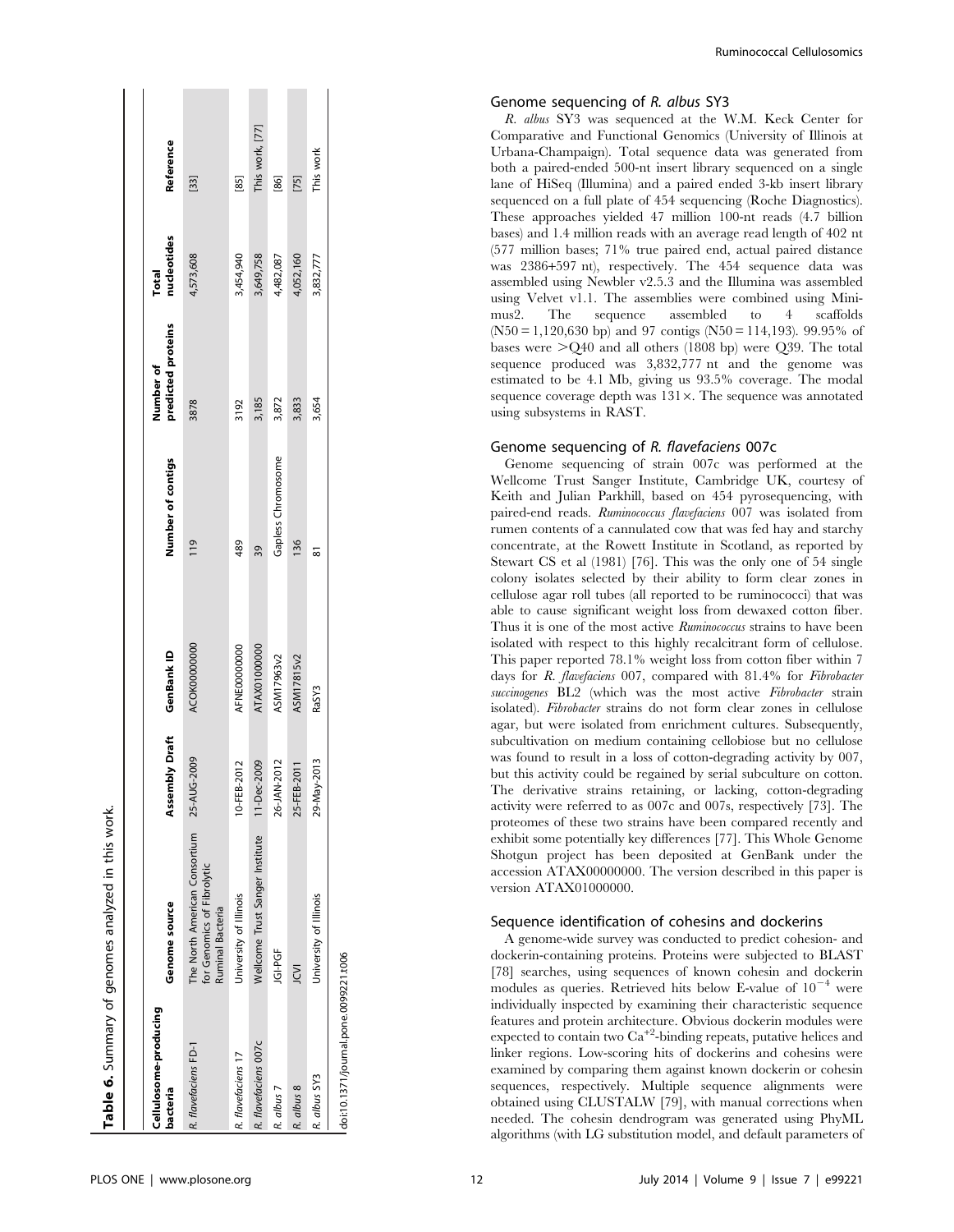the Approximate Likelihood-Ratio test) [80] and visualized using TreeView [81].

### Annotation of CAZymes

Both cellulosomal and non-cellulosomal proteins were annotated by the CAZy pipeline ([http://www.cazy.org\)](http://www.cazy.org) [54], in order to predict their catalytic modules. This includes identification of the catalytic modules and their classification into family types, according to sequence conservation, for glycoside hydrolases, carbohydrate esterases, polysaccharide lyases, carbohydrate-binding modules and glycosyl transferases. Additional conserved domains of the proteins were analyzed using the CD-search website [\(http://www.ncbi.nlm.nih.gov/Structure/cdd/wrpsb.cgi\)](http://www.ncbi.nlm.nih.gov/Structure/cdd/wrpsb.cgi) and the Pfam database [\(http://pfam.sanger.ac.uk/\)](http://pfam.sanger.ac.uk/).

# Supporting Information

Figure S1 Alignments of homologous R. flavefaciens dockerins. (PDF)

Table S1 Protein architectures of identified scaffoldins. (PDF)

#### References

- 1. Bryant MP, Small N, Bouma C, Robinson IM (1958) Characteristics of ruminal anaerobic cellulolytic cocci and Cilliobacterium cellulosolvens n. sp. J Bacteriol 76: 529–537.
- 2. Hungate RE (1966) The rumen and its microbes. New York and London: Academic Press.
- 3. Jayne-Williams DJ (1979) The bacterial flora of the rumen of healthy and bloating calves. J Appl Bacteriol 47: 271–284.
- 4. Fonty G, Jouany JP, Thivend P, Gouet P, Senaud J (1983) A descriptive study of rumen digestion in meroxenic lambs according to the nature and complexity of the microflora. Reprod Nutr Dev 23: 857–873.
- 5. Varel VH, Richardson AJ, Stewart CS (1989) Degradation of barley straw, ryegrass, and alfalfa cell walls by Clostridium longisporum and Ruminococcus albus. Appl Environ Microbiol 55: 3080–3084.
- 6. Dougal K, Harris PA, Edwards A, Pachebat JA, Blackmore TM, et al. (2012) A comparison of the microbiome and the metabolome of different regions of the equine hindgut. FEMS Microbiol Ecol 82: 642–652.
- 7. Belanche A, Doreau M, Edwards JE, Moorby JM, Pinloche E, et al. (2012) Shifts in the rumen microbiota due to the type of carbohydrate and level of protein ingested by dairy cattle are associated with changes in rumen fermentation. J Nutr 142: 1684–1692.
- 8. Tajima K, Aminov RI, Nagamine T, Matsui H, Nakamura M, et al. (2001) Dietdependent shifts in the bacterial population of the rumen revealed with real-time PCR. Appl Environ Microbiol 67: 2766–2774.
- 9. Van Soest PJ, Robertson JB, Lewis BA (1991) Methods for dietary fiber, neutral detergent fiber, and nonstarch polysaccharides in relation to animal nutrition. J Dairy Sci 74: 3583–3597.
- 10. Li LL, McCorkle SR, Monchy S, Taghavi S, van der Lelie D (2009) Bioprospecting metagenomes: glycosyl hydrolases for converting biomass. Biotechnol Biofuels 18: 2–10.
- 11. Flint HJ (1997) The rumen microbial ecosystem some recent developments. Trends Microbiol 5: 483–488.
- 12. Flint HJ, Bayer EA, Lamed R, White BA (2008) Polysaccharide utilization by gut bacteria: potential for new insights from genomic analysis. Nature Rev Microbiol 6: 121–131.
- 13. Wolin MJ, Miller TL (1983) Interactions of microbial populations in cellulose fermentation. Federation proceedings 42: 109–113.
- 14. Bayer EA, Kenig R, Lamed R (1983) Adherence of Clostridium thermocellum to cellulose. J Bacteriol 156: 818–827.
- 15. Lamed R, Setter E, Bayer EA (1983) Characterization of a cellulose-binding, cellulase-containing complex in Clostridium thermocellum. J Bacteriol 156: 828–836.
- 16. Lamed R, Setter E, Kenig R, Bayer EA (1983) The cellulosome a discrete cell surface organelle of Clostridium thermocellum which exhibits separate antigenic, cellulose-binding and various cellulolytic activities. Biotechnol Bioeng Symp 13: 163–181.
- 17. Lamed R, Bayer EA (1988) The cellulosome of Clostridium thermocellum. Adv Appl Microbiol 33: 1–46.
- 18. Bayer EA, Shimon LJW, Lamed R, Shoham Y (1998) Cellulosomes: structure and ultrastructure. J Struct Biol 124: 221–234.

# Acknowledgments

The authors appreciate the contributions of Dr. Inna Rozman Grinberg (Tel Aviv University), Dr. Sadanari Jindou (Meijo University) and Dr. Itzhak Mizrahi (Volcani Center, Agricultural Research Organization). The efforts of the North American Consortium for Genomics of Rumen Bacteria in producing the first genome datasets for rumen bacteria and its preliminary annotation is gratefully acknowledged. The Consortium included I. K. O. Cann, R. I. Mackie, and B. A. White (University of Illinois), C. W. Forsberg (University of Guelph), E. Mongodin and S. Daugherty (TIGR/University of Maryland), J. B. Russell (deceased) and D. B. Wilson (Cornell University), W. C. Nelson (TIGR/UCLA), Karen E. Nelson (TIGR/JCVI) and Mark Morrison (The Ohio State University). E.A.B. is the incumbent of The Maynard I. and Elaine Wishner Chair of Bio-organic Chemistry. The authors appreciate the support of the European Union, Area NMP.2013.1.1-2: Self-assembly of naturally occurring nanosystems Project number: 604530 (http://www.2020 horizon.com/Self-assembly-of-naturally-ocurring-nanosystems-i913.html).

# Author Contributions

Conceived and designed the experiments: BD IB VR-I RL HJF BH PC CJY BAW EAB. Performed the experiments: BD IB VR-I RL HJF BH PC CJY BAW EAB. Analyzed the data: BD IB VR-I RL HJF BH PC MM PM CJY BAW EAB. Contributed reagents/materials/analysis tools: BD IB VR-I RL HJF SD BH PC MM PM CJY BAW EAB. Wrote the paper: BD IB VR-I RL HJF BH PC MM PM CJY BAW EAB.

- 19. Shoham Y, Lamed R, Bayer EA (1999) The cellulosome concept as an efficient microbial strategy for the degradation of insoluble polysaccharides. Trends Microbiol 7: 275–281.
- 20. Bayer EA, Shoham Y, Lamed R (2006) Cellulose-decomposing prokaryotes and their enzyme systems. In: Dworkin M, Falkow S, Rosenberg E, Schleifer K-H, Stackebrandt E, The Prokaryotes, Third Edition. New York: Springer-Verlag. pp. 578–617.
- 21. Raman B, Pan C, Hurst GB, Rodriguez M, McKeown CK, et al. (2009) Impact of pretreated switchgrass and biomass carbohydrates on Clostridium thermocellum ATCC 27405 cellulosome composition: a quantitative proteomic analysis. PLoS ONE 4: e5271.
- 22. Schwarz WH, Zverlov VV, Bahl H (2004) Extracellular glycosyl hydrolases from Clostridia. Adv Appl Microbio 56: 215–261.
- 23. Bayer EA, Morag E, Lamed R (1994) The cellulosome A treasure-trove for biotechnology. Trends Biotechnol 12: 379–386.
- Salamitou S, Raynaud O, Lemaire M, Coughlan M, Béguin P, et al. (1994) Recognition specificity of the duplicated segments present in *Clostridium* thermocellum endoglucanase CelD and in the cellulosome-integrating protein CipA. J Bacteriol 176: 2822–2827.
- 25. Salamitou S, Tokatlidis K, Béguin P, Aubert J-P (1992) Involvement of separate domains of the cellulosomal protein S1 of Clostridium thermocellum in binding to cellulose and in anchoring of catalytic subunits to the cellulosome. FEBS Lett 304: 89–92.
- 26. Tokatlidis K, Dhurjati P, Béguin P (1993) Properties conferred on Clostridium thermocellum endoglucanase CelC by grafting the duplicated segment of endoglucanase CelD. Protein Eng 6: 947–952.
- 27. Tokatlidis K, Salamitou S, Béguin P, Dhurjati P, Aubert J-P (1991) Interaction of the duplicated segment carried by Clostridium thermocellum cellulases with cellulosome components. FEBS Lett 291: 185–188.
- 28. Shoseyov O, Takagi M, Goldstein MA, Doi RH (1992) Primary sequence analysis of Clostridium cellulovorans cellulose binding protein A. Proc Natl Acad Sci USA 89: 3483–3487.
- 29. Gerngross UT, Romaniec MPM, Kobayashi T, Huskisson NS, Demain AL (1993) Sequencing of a Clostridium thermocellum gene (cipA) encoding the cellulosomal SL-protein reveals an unusual degree of internal homology. Mol Microbiol 8: 325–334.
- 30. Poole DM, Morag E, Lamed R, Bayer EA, Hazlewood GP, et al. (1992) Identification of the cellulose binding domain of the cellulosome subunit S1 from Clostridium thermocellum. FEMS Microbiol Lett 99: 181–186.
- 31. Morag E, Lapidot A, Govorko D, Lamed R, Wilchek M, et al. (1995) Expression, purification and characterization of the cellulose-binding domain of the scaffoldin subunit from the cellulosome of Clostridium thermocellum. Appl Environ Microbiol 61: 1980–1986.
- 32. Lemaire M, Miras I, Gounon P, Béguin P (1998) Identification of a region responsible for binding to the cell wall within the S-layer protein of Clostridium thermocellum. Microbiology 144: 211–217.
- 33. Berg Miller ME, Antonopoulos DA, Rincon MT, Band M, Bari A, et al. (2009) Diversity and strain specificity of plant cell wall degrading enzymes revealed by the draft genome of Ruminococcus flavefaciens FD-1. PLoS ONE 4: e6650.